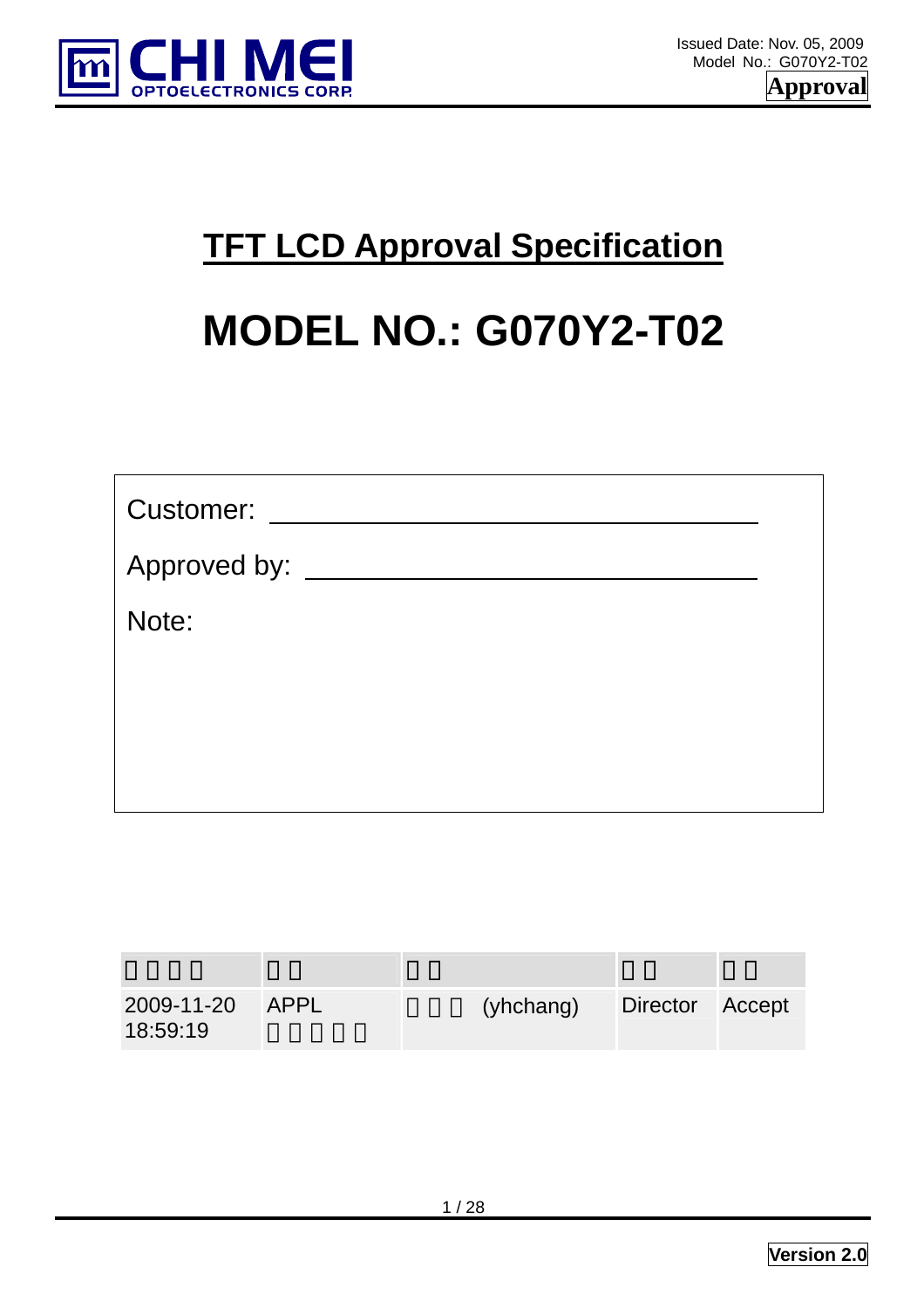

# - CONTENTS -

| <b>REVISION HISTORY</b>                                                                                                                                      | 3  |
|--------------------------------------------------------------------------------------------------------------------------------------------------------------|----|
| 1. GENERAL DESCRIPTION<br>1.1 OVERVIEW<br><b>1.2 FEATURES</b><br>1.3 APPLICATION<br>1.4 GENERAL SPECIFICATIONS<br>1.5 MECHANICAL SPECIFICATIONS              | 4  |
| 2. ABSOLUTE MAXIMUM RATINGS<br>2.1 ABSOLUTE RATINGS OF ENVIRONMENT<br>2.2 ELECTRICAL ABSOLUTE RATINGS<br>2.2.1 TFT LCD MODULE<br>2.2.2 BACKLIGHT UNIT        | 6  |
| 3. ELECTRICAL CHARACTERISTICS<br>3.1 RECOMMENDED OPERATIN CONDITION<br>3.2 CURRENT CONSUMPTION<br>3.3 BACKLIGHT UNIT                                         | 8  |
| 4. BLOCK DIAGRAM<br>4.1 TFT LCD MODULE<br><b>4.2 BACKLIGHT UNIT</b>                                                                                          | 10 |
| 5. INPUT TERMINAL PIN ASSIGNMENT<br>5.1 FPC I/O PIN ASSIGNMENT<br>5.2 BACKLIGHT DRIVING SECTION<br>5.3 SCANNING DIRECTION<br>5.4 COLOR DATA INPUT ASSIGNMENT | 11 |
| <b>6. INTERFACE TIMING</b><br>6.1 AC ELECTRICAL CHARACTERISTICS<br>6.2 POWER ON/OFF SEQUENCE                                                                 | 16 |
| 7. OPTICAL CHARACTERISTICS<br>7.1 TEST CONDITIONS<br>7.2 OPTICAL SPECIFICATIONS                                                                              | 19 |
| 8. RELIBILITY TEST                                                                                                                                           | 22 |
| 9. PACKAGING                                                                                                                                                 | 23 |
| 10. DEFINTION OF LABELS                                                                                                                                      | 25 |
| 11. PRECATIONS                                                                                                                                               | 26 |
| 12. MECHANICAL CHARACTERISTICS                                                                                                                               | 27 |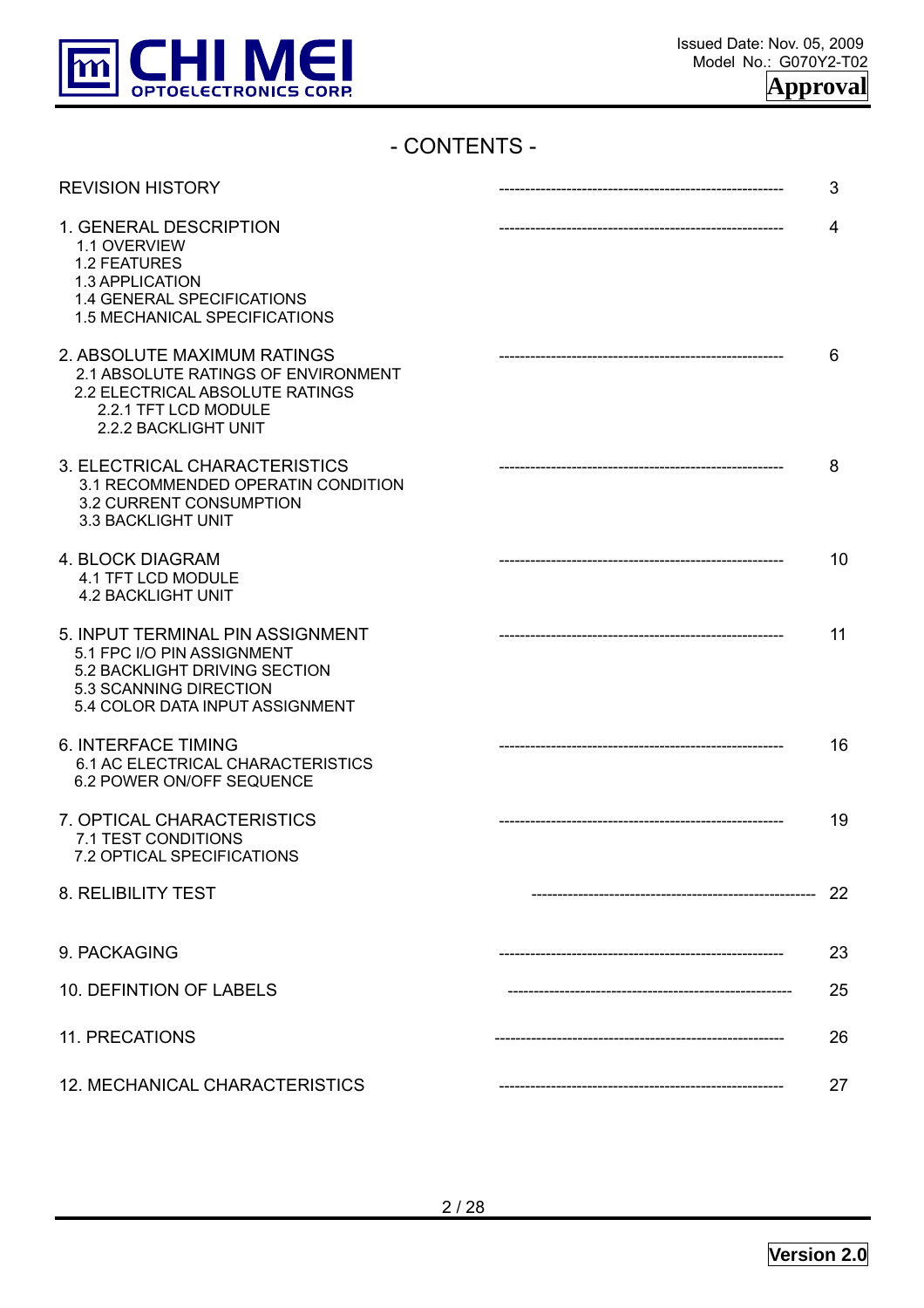

# **REVISION HISTORY**

| Version   | <b>Date</b>  | <b>Section</b>            | <b>Description</b>                                  |
|-----------|--------------|---------------------------|-----------------------------------------------------|
| Ver $2.0$ | Nov. 05, '09 | $\overline{\mathsf{All}}$ | G070Y2-T02 Approval specification was first issued. |
|           |              |                           |                                                     |
|           |              |                           |                                                     |
|           |              |                           |                                                     |
|           |              |                           |                                                     |
|           |              |                           |                                                     |
|           |              |                           |                                                     |
|           |              |                           |                                                     |
|           |              |                           |                                                     |
|           |              |                           |                                                     |
|           |              |                           |                                                     |
|           |              |                           |                                                     |
|           |              |                           |                                                     |
|           |              |                           |                                                     |
|           |              |                           |                                                     |
|           |              |                           |                                                     |
|           |              |                           |                                                     |
|           |              |                           |                                                     |
|           |              |                           |                                                     |
|           |              |                           |                                                     |
|           |              |                           |                                                     |
|           |              |                           |                                                     |
|           |              |                           |                                                     |
|           |              |                           |                                                     |
|           |              |                           |                                                     |
|           |              |                           |                                                     |
|           |              |                           |                                                     |
|           |              |                           |                                                     |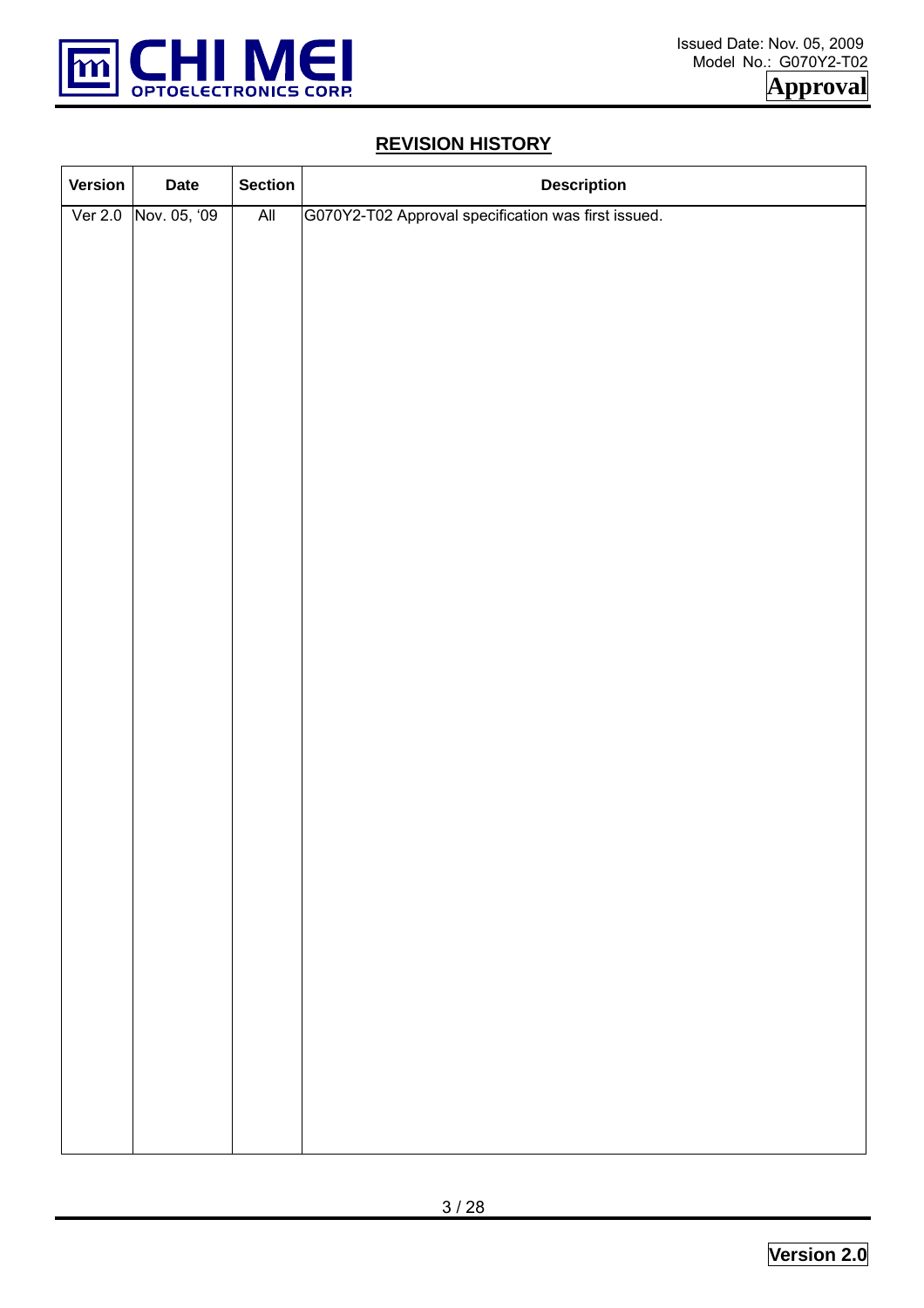

# 1. GENERAL DESCRIPTION

#### 1.1 OVERVIEW

G070Y2-T02 is a 7inch TFT Liquid Crystal Display module with a LED backlight unit and a-60-pin-and-1ch-TTL interface. TCON (timing controller) is included in driver IC. This module supports 800 (R.G.B )x 480 WVGA mode which main application is the automotive display and industrial field.

#### 1.2 FEATURES

- Wide viewing angle.
- Fast response time
- High Color Gamut
- Wide operating temperature
- Reversible scan function
- 6/8 bit convertible

#### 1.3 APPLICATION

- Automotive Display
- Industry Application

#### 1.4 GENERAL SPECIFICATI0NS

| <b>Item</b>                     | Specification                 | Unit                     | <b>Note</b>              |
|---------------------------------|-------------------------------|--------------------------|--------------------------|
| Diagonal Size                   |                               | inch                     |                          |
| <b>Active Area</b>              | 152.4x91.44                   | mm                       |                          |
| <b>Bezel Opening Area</b>       | 154.6x93.64                   | mm                       | (1)                      |
| <b>Driver Element</b>           | a-si TFT active matrix        |                          |                          |
| <b>Pixel Number</b>             | 800 x R.G.B. x 480            | pixel                    |                          |
| <b>Pixel Pitch</b>              | $0.1905 \times 0.1905$        | mm                       |                          |
| <b>Pixel Arrangement</b>        | <b>RGB</b> vertical stripe    |                          | (2)                      |
| <b>Display Colors</b>           | 262k or 16.2M                 | color                    |                          |
| <b>Display Mode</b>             | Normal White                  | $\overline{\phantom{0}}$ |                          |
| Surface Treatment               | Anti-glare, Hard Coating (3H) | $\overline{\phantom{0}}$ | $\overline{\phantom{a}}$ |
| <b>Module Power Consumption</b> | 3.31                          | w                        | Typ.                     |

Note (1) Please refer to the attached drawings for more information of front and back outline dimensions.

Note (2)

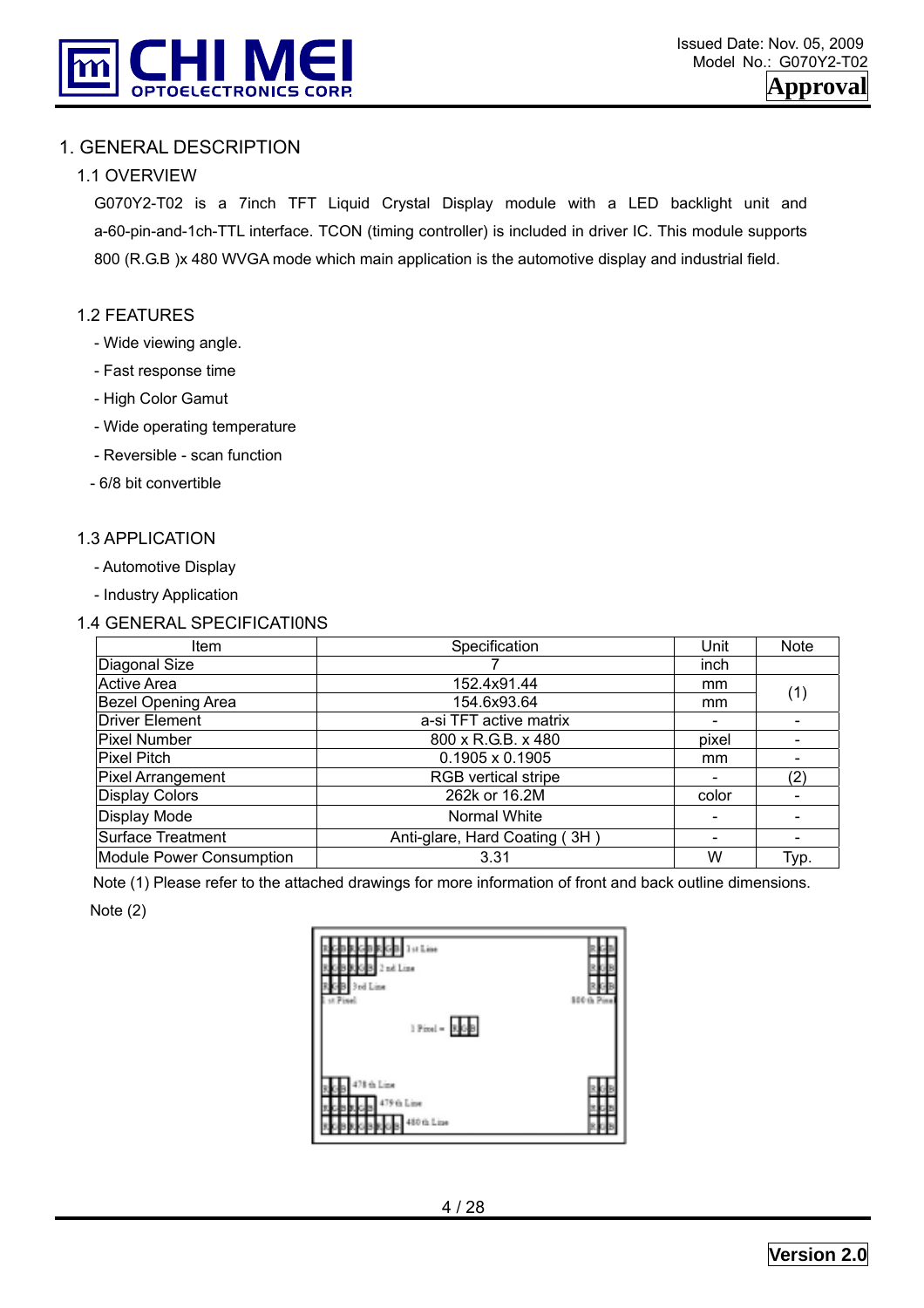

#### 1.5 MECHANICAL SPECIFICATIONS

| Item        |                | Min.        | Typ. | Max.  | Unit | <b>Note</b> |  |
|-------------|----------------|-------------|------|-------|------|-------------|--|
|             | Horizontal (H) | 164.7       | 165  | 165.3 | mm   |             |  |
| Module Size | Vertical (V)   | 103.7       | 104  | 104.3 | mm   |             |  |
|             |                | Depth $(D)$ | 5.83 | 6.33  | 6.83 | mm          |  |
| Weight      |                | 117         | 132  | 147   |      |             |  |

Note (1) Please refer to the attached drawings for more information of front and back outline dimensions.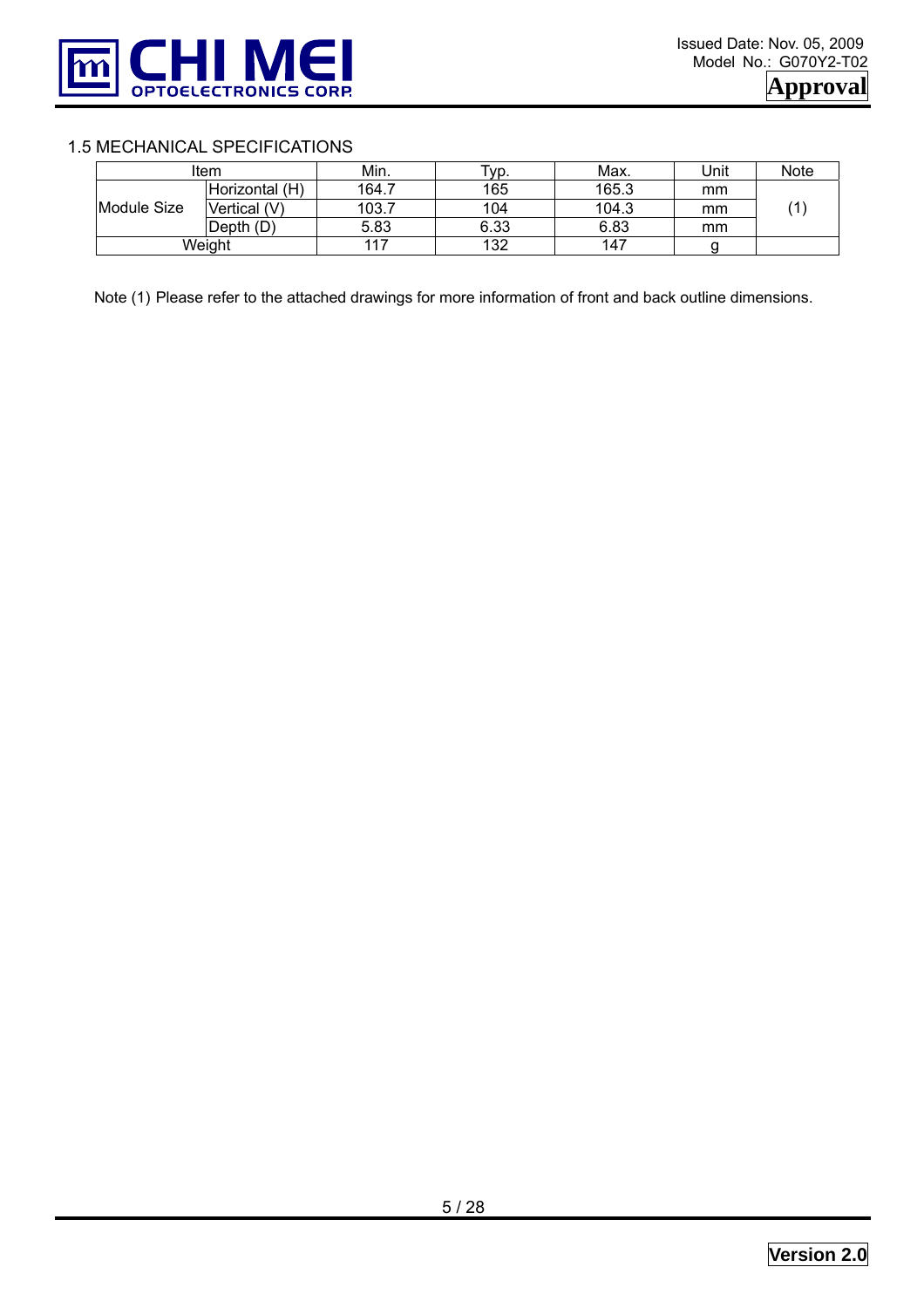

# 2. ABSOLUTE MAXIMUM RATINGS

#### 2.1 ABSOLUTE RATINGS OF ENVIRONMENT

| ltem                                 | Svmbol    | Value | Unit | <b>Note</b> |  |  |
|--------------------------------------|-----------|-------|------|-------------|--|--|
|                                      |           | Min.  | Max. |             |  |  |
| <b>Operating Ambient Temperature</b> | OP        | $-30$ | +85  | $\circ$     |  |  |
| Storage Temperature                  | <b>ST</b> | -40   | +95  | $\sim$      |  |  |

Note (1) Temperature and relative humidity range is shown in the figure below.

(2) Wet-bulb temperature should be 39 °C Max. (Ta > 40 °C).

(3) No condensation.



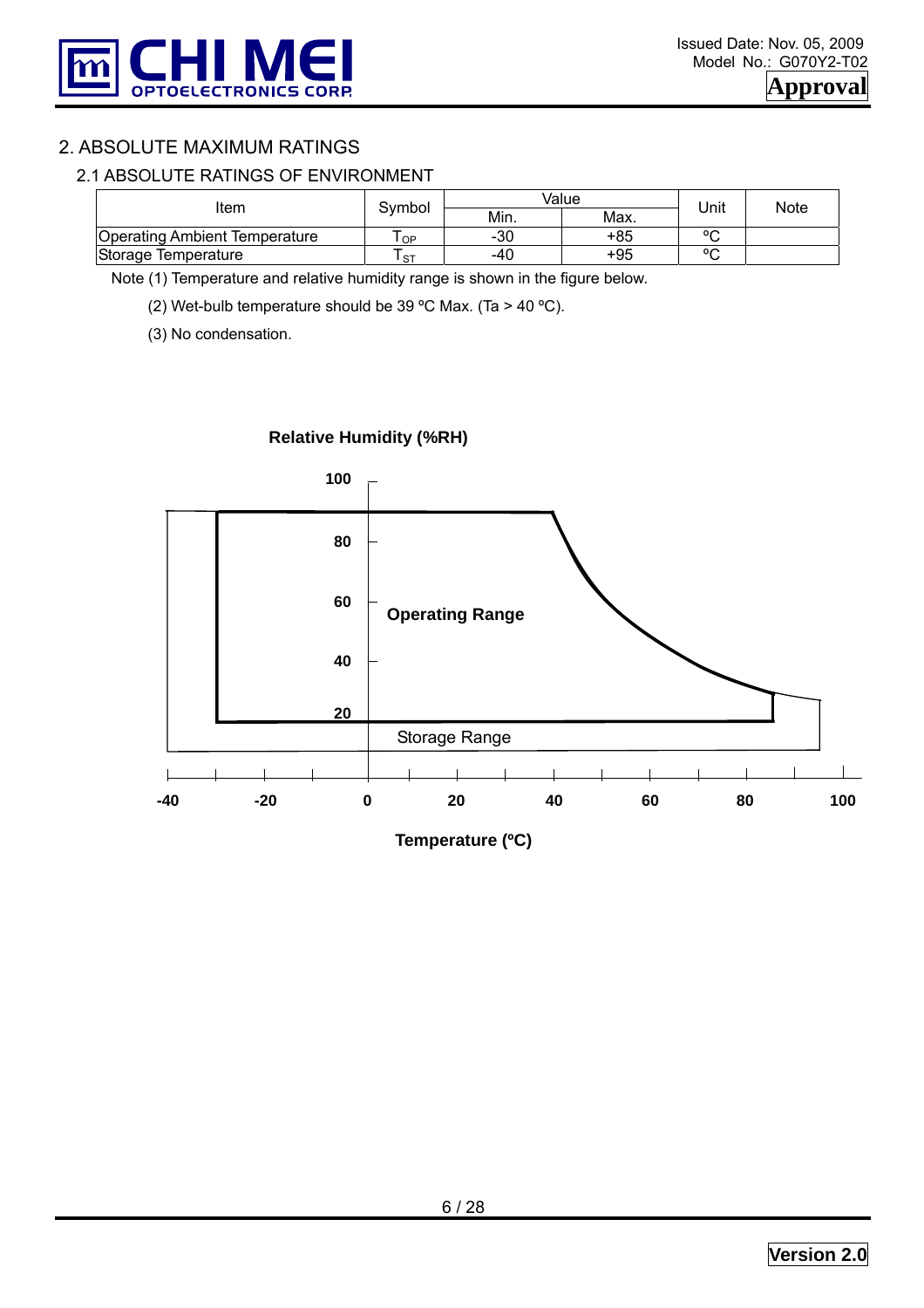

#### 2.2 ELECTRICAL ABSOLUTE RATINGS

#### 2.2.1 TFT LCD MODULE Ta =  $25 \pm 2$  °C

| Parameter             | Symbol      |               | Value      | Unit | <b>Note</b> |
|-----------------------|-------------|---------------|------------|------|-------------|
|                       |             | Min.          | Max.       |      |             |
|                       | <b>VCC</b>  | $-0.3$        |            | v    |             |
| Power Supply Voltage  | <b>VDDG</b> | $-0.3$        |            | V    |             |
|                       | <b>AVDD</b> | $-0.3$        | 13.5       | v    |             |
|                       | VGH         | $-0.3$        | 42         | v    |             |
|                       | <b>VGL</b>  | <b>VGH-42</b> | 0.3        | v    |             |
| Digital Input Voltage | V,          | $-0.3$        | $VCC +0.3$ | v    | (1)         |
| Gamma Supply Voltage  | $V1 - V10$  | $-0.3$        | $AVDD+0.3$ | v    |             |

Note  $(1)$  V<sub>I</sub> means all input logic signal.

 (2)Device is subject to be damaged permanently if stresses beyond those absolute maximum ratings listed above.

#### 2.2.2 BACKLIGHT UNIT  $\overline{a} = 25 \pm 2 \degree C$

|                                                     | Symbol |      | Value | Unit | <b>Note</b> |
|-----------------------------------------------------|--------|------|-------|------|-------------|
| Item                                                |        | Min. | Max.  |      |             |
| <b>LED Light Bar Power Supply</b><br>Voltage        | V,     | 18.9 | 28    |      |             |
| <b>LED Light Bar Power Supply</b><br><b>Current</b> |        |      | 160   | mA   |             |

Note (1) Permanent damage to the device may occur if maximum or minimum values are exceeded. Function operation should be restricted to the conditions described under Normal Operating Conditions.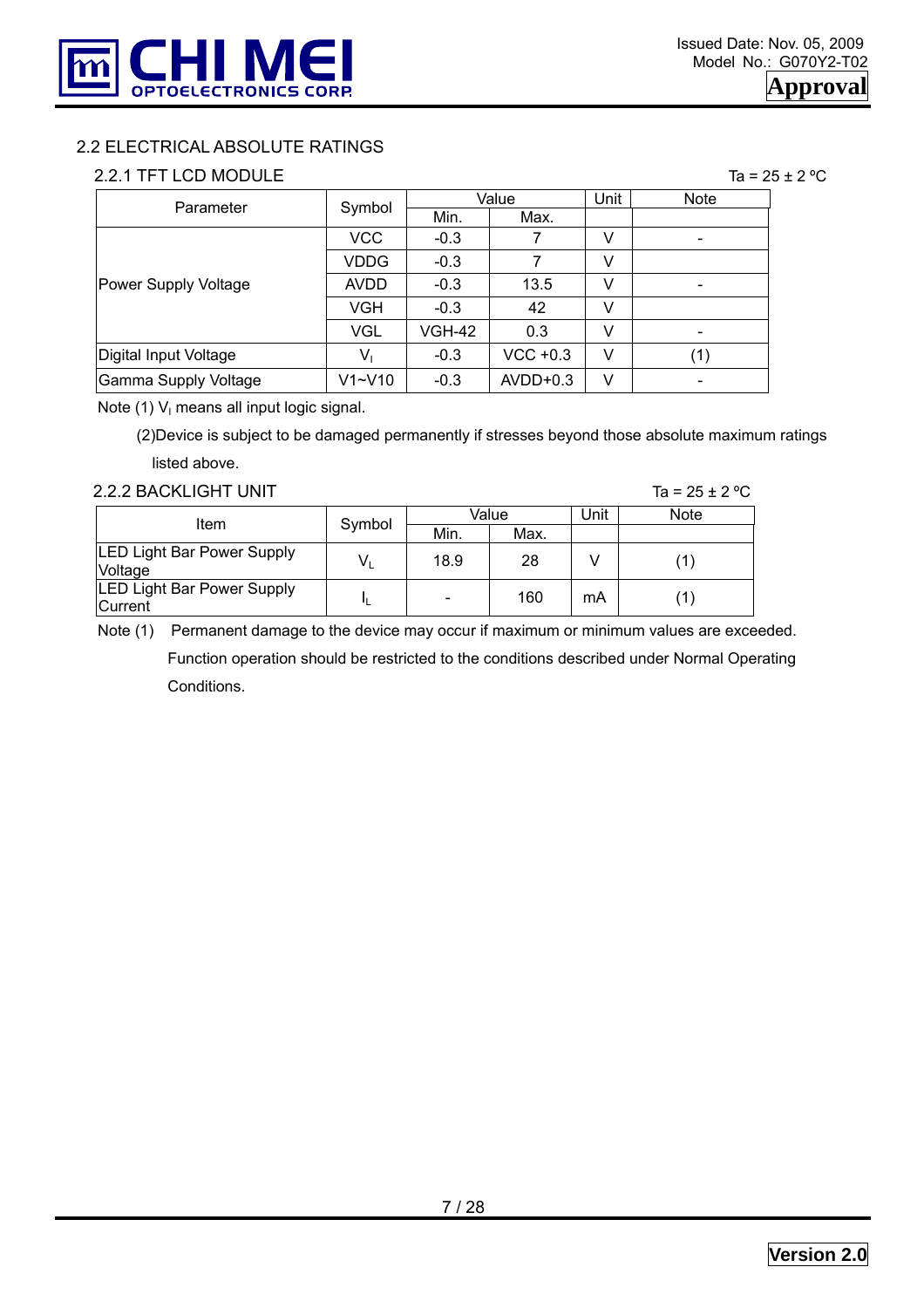

# 3. ELECTRICAL CHARACTERISTICS

|                       | 3.1 RECOMMENDED OPERATION CONDITION (GND = AVSS = 0V) |                            |             |        |              |      |                  |
|-----------------------|-------------------------------------------------------|----------------------------|-------------|--------|--------------|------|------------------|
|                       | Parameter                                             | Symbol                     |             | Value  |              | Unit | <b>Note</b>      |
|                       |                                                       |                            | Min.        | Typ.   | Max.         |      |                  |
|                       |                                                       | <b>VCC</b>                 | 3.0         | 3.3    | 3.6          | V    |                  |
|                       |                                                       | VDDG                       | 3.0         | 3.3    | 3.6          | V    |                  |
|                       | Power Supply Voltage                                  |                            | 9           | 10     | 12           | V    |                  |
|                       |                                                       |                            | 18          | 19     | 20           | v    |                  |
|                       |                                                       | VGL                        | -8          | $-6.8$ | -6           | v    |                  |
|                       |                                                       |                            | 0.35AVDD    |        | $AVDD-0.5$   | v    |                  |
| Input Signal Voltage  |                                                       | V6~V10                     | 0.3         |        | 0.65AVDD     | V    |                  |
|                       |                                                       | <b>VCOM</b>                |             | 3.8    |              | V    |                  |
| Digital Input Voltage | <b>High Level</b>                                     | $V_{\sf IH}$               | $0.8V_{CC}$ |        | $V_{\rm CC}$ | V    | $I_{OL} = 400uA$ |
|                       | Low Level                                             | $\mathsf{V}_{\mathsf{IL}}$ | 0           |        | $0.2V_{CC}$  | ٧    | $IoH=400uA$      |

#### 3.2 CURRENT CONSUMPTION (GND = AVSS =0V)

| Parameter                                          | Symbol          |      | Value | Unit | <b>Note</b> |     |
|----------------------------------------------------|-----------------|------|-------|------|-------------|-----|
|                                                    |                 | Min. | Typ.  | Max. |             |     |
| Supply Current for Source/Gate Driver<br>(Digital) | <b>I</b> CC     | -    | 22    | 25   | mA          | (1) |
| Supply Current for Source Driver<br>(Analog)       | <b>I</b> DD     |      | 29    | 30   | mA          | (1) |
| Supply Current for Gate Driver<br>(High Level)     | I <sub>GG</sub> |      | 0.216 | 0.3  | mA          | (1) |
| Supply Current for Gate Driver<br>(Low Level)      | <b>IEE</b>      |      | 0.213 | 0.3  | mA          | (1) |

Note (1) The specified power supply current is under the conditions at VCC = 3.3 V, Ta = 25 ± 2 °C,  $f_v$  = 60 Hz,

whereas a power dissipation check pattern below is displayed.

Black Pattern

Active Area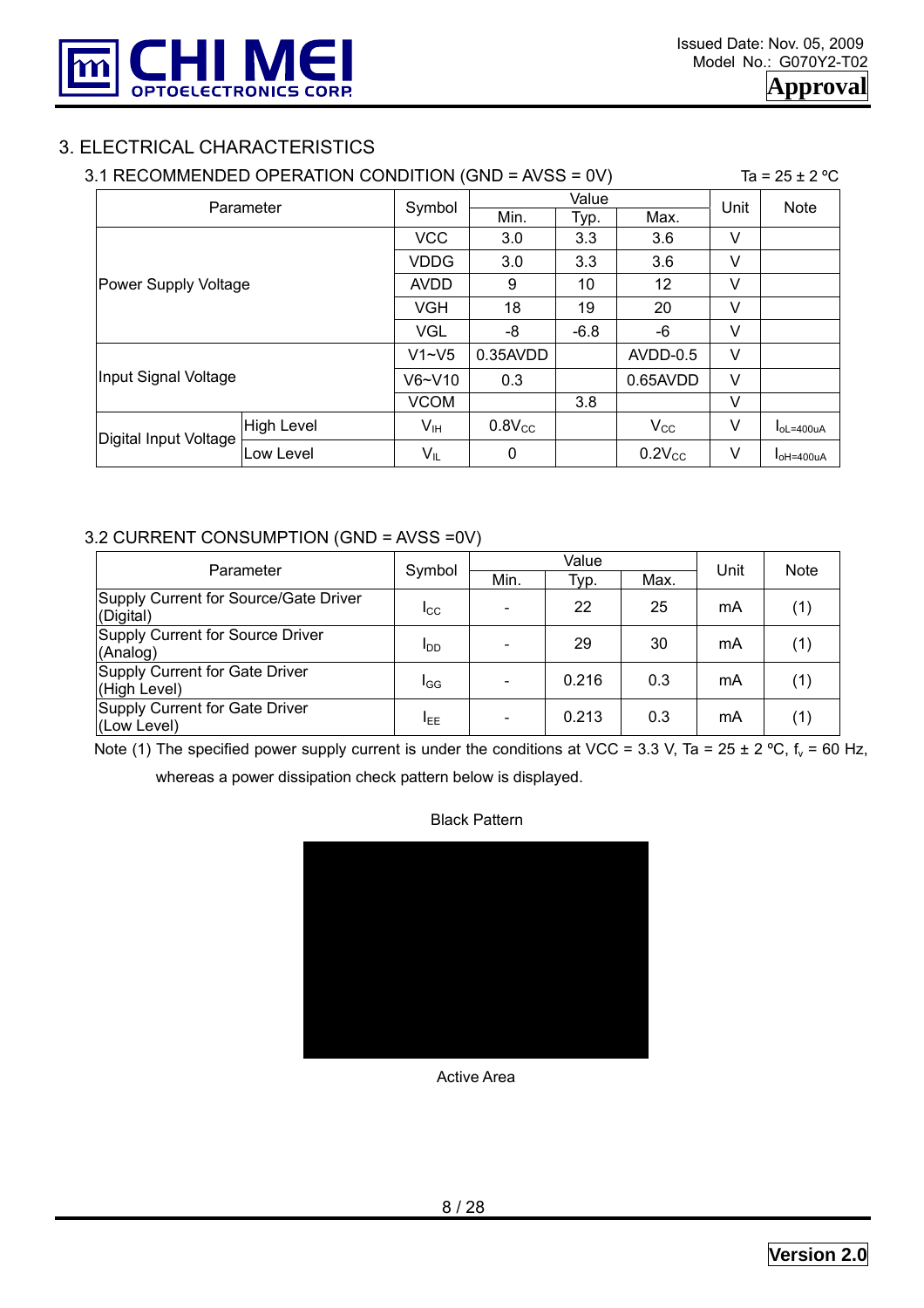

#### $3.3$  BACKLIGHT UNIT Tags and  $3.3$  BACKLIGHT UNIT

| ъ | Е<br>ィハ | റ | o٢ |
|---|---------|---|----|
|   |         |   |    |

|                                    |         |       | Value |                        |      |               |  |
|------------------------------------|---------|-------|-------|------------------------|------|---------------|--|
| Parameter                          | Symbol  | Min.  | Typ.  | Max.                   | Unit | <b>Note</b>   |  |
| LED Light Bar Power Supply Voltage | $V_{L}$ | 18.9  | 24.5  | 28                     |      |               |  |
| LED Light Bar Power Supply Current |         |       | 120   | $\qquad \qquad \cdots$ | mA   | (1), (2), (3) |  |
| Power Consumption                  | $P_L$   | $- -$ | 2.94  |                        | W    | (Duty 100%)   |  |
| LED Life Time                      | LBL     | 50000 | ==    | ==                     | hr   | (4)           |  |

Note (1) LED light bar configuration is shown as below



Note (2) For better LED light bar driving quality, it is recommended to utilize the adaptive boost converter with current balancing function to drive LED light-bar.

Note (3)  $P_{Lmax} = I_{Lmax} \times V_{Lmax}$ 

Note (4) The lifetime of LED is defined as the time when it continues to operate under the conditions at

Ta = 25  $\pm$ 2 °C and I<sub>L</sub> = 60 mA(Per EA) until the brightness becomes 50% of its original value.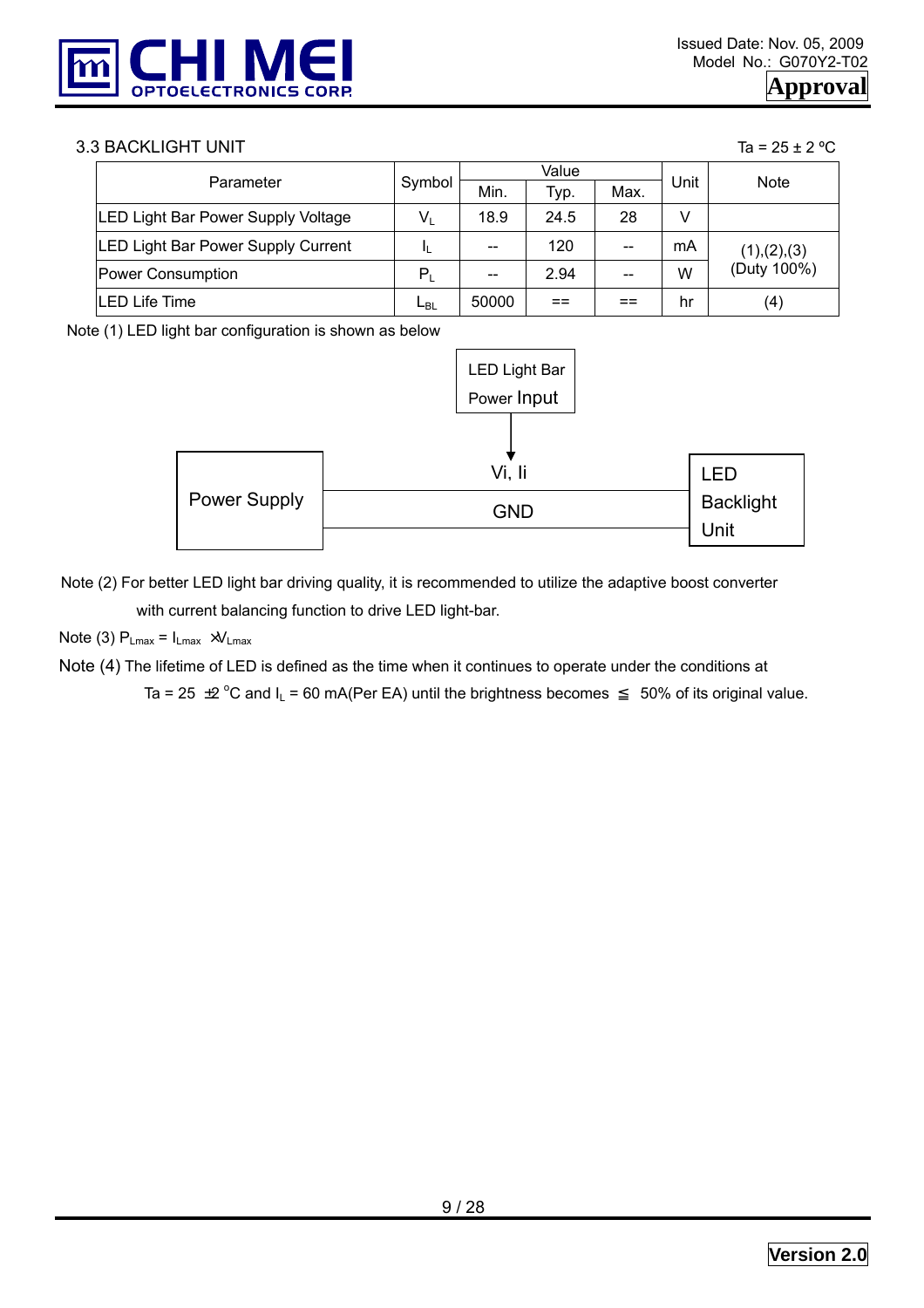

# 4. BLOCK DIAGRAM

# 4.1 TFT LCD MODULE



#### 4.2 BACKLIGHT UNIT

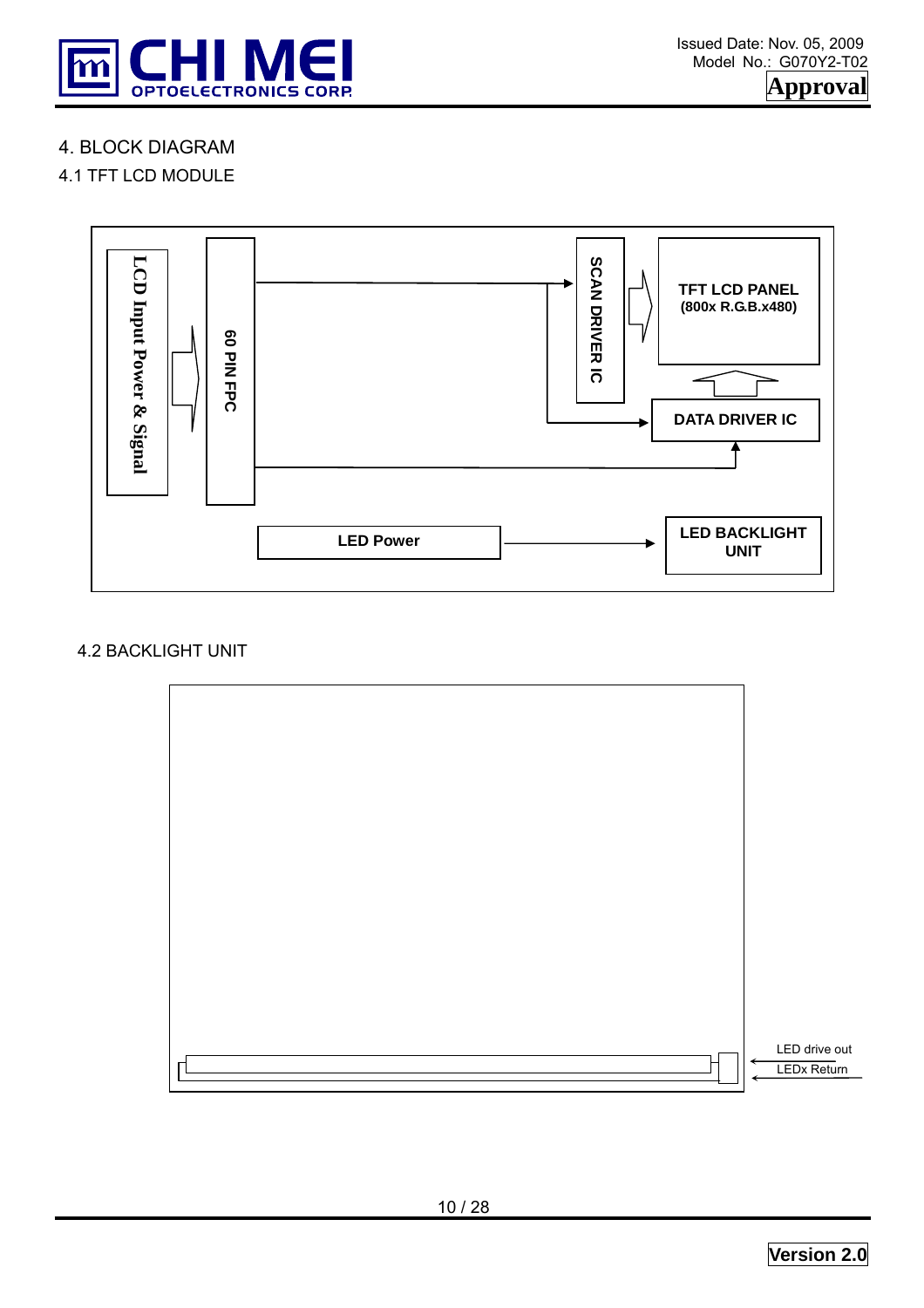

# 5. INPUT TERMINAL PIN ASSIGNMENT

#### 5.1 FPC I/O PIN ASSIGNMENT

| Pin            | Name            | 1/O          | Description                                                                                                                                                                    |
|----------------|-----------------|--------------|--------------------------------------------------------------------------------------------------------------------------------------------------------------------------------|
| 1              | <b>GND</b>      | $\mathbf{I}$ | <b>Power Ground</b>                                                                                                                                                            |
| $\overline{2}$ | <b>VGL</b>      | $\mathsf{L}$ | Gate OFF Power Supply Voltage                                                                                                                                                  |
| 3              | <b>VGL</b>      | $\mathsf{I}$ | Gate OFF Power Supply Voltage                                                                                                                                                  |
| 4              | /XAO            | L            | Output all-on control<br>When /XAO is set to L, all outputs are fixed to VGH                                                                                                   |
| 5              | <b>VDDG</b>     | $\mathsf{I}$ | Gate Driver Power supply (+3.3V)                                                                                                                                               |
| $6\phantom{1}$ | <b>VDDG</b>     | L            | Gate Driver Power supply (+3.3V)                                                                                                                                               |
| 7              | <b>GND</b>      |              | Power Ground                                                                                                                                                                   |
| 8              | <b>VGH</b>      | L            | Gate ON Power Supply Voltage                                                                                                                                                   |
| 9              | <b>UD</b>       | L            | Gate Driver Up/down scan setting<br>When UD=H, reverse scan<br>When UD=L, normal scan (Default pull low)                                                                       |
| 10             | <b>DE</b>       | L            | Input data enable control<br>When DE mode, active High to enable data input. (Default pull low)                                                                                |
| 11             | <b>FRC</b>      | $\mathbf{I}$ | Dithering control setting<br>When FRC=H, the width of data input 8 bits<br>When FRC=L, the width of data input 6 bits and set Dx0 and Dx1 to logical low<br>(Default pull low) |
| 12             | <b>B07</b>      | L            | Blue data (MSB)                                                                                                                                                                |
| 13             | <b>B06</b>      | L            | <b>Blue data</b>                                                                                                                                                               |
| 14             | <b>B05</b>      | T            | <b>Blue data</b>                                                                                                                                                               |
| 15             | <b>B04</b>      | L            | Blue data                                                                                                                                                                      |
| 16             | <b>B03</b>      | L            | Blue data                                                                                                                                                                      |
| 17             | <b>B02</b>      | $\mathbf{I}$ | <b>Blue data</b>                                                                                                                                                               |
| 18             | <b>B01</b>      | $\mathbf{I}$ | Blue data                                                                                                                                                                      |
| 19             | <b>B00</b>      | $\mathsf{I}$ | Blue data (LSB)                                                                                                                                                                |
| 20             | <b>CLK</b>      | T            | Clock signal<br>User can input different polarity CLK by EDGSL setting. (Default pull low)                                                                                     |
| 21             | <b>GND</b>      | $\mathbf{I}$ | Power Ground                                                                                                                                                                   |
| 22             | G07             | L            | Green data (MSB)                                                                                                                                                               |
| 23             | G06             | L            | Green data                                                                                                                                                                     |
| 24             | G05             |              | Green data                                                                                                                                                                     |
| 25             | G04             |              | Green data                                                                                                                                                                     |
| 26             | G03             |              | Green data                                                                                                                                                                     |
| 27             | G02             | L            | Green data                                                                                                                                                                     |
| 28             | G01             |              | Green data                                                                                                                                                                     |
| 29             | G00             |              | Green data (LSB)                                                                                                                                                               |
| 30             | R07             | L            | Red data (MSB)                                                                                                                                                                 |
| 31             | R06             | L            | Red data                                                                                                                                                                       |
| 32             | R <sub>05</sub> |              | Red data                                                                                                                                                                       |
| 33             | R <sub>04</sub> |              | Red data                                                                                                                                                                       |
| 34             | R <sub>03</sub> | L            | Red data                                                                                                                                                                       |
| 35             | R <sub>02</sub> |              | Red data                                                                                                                                                                       |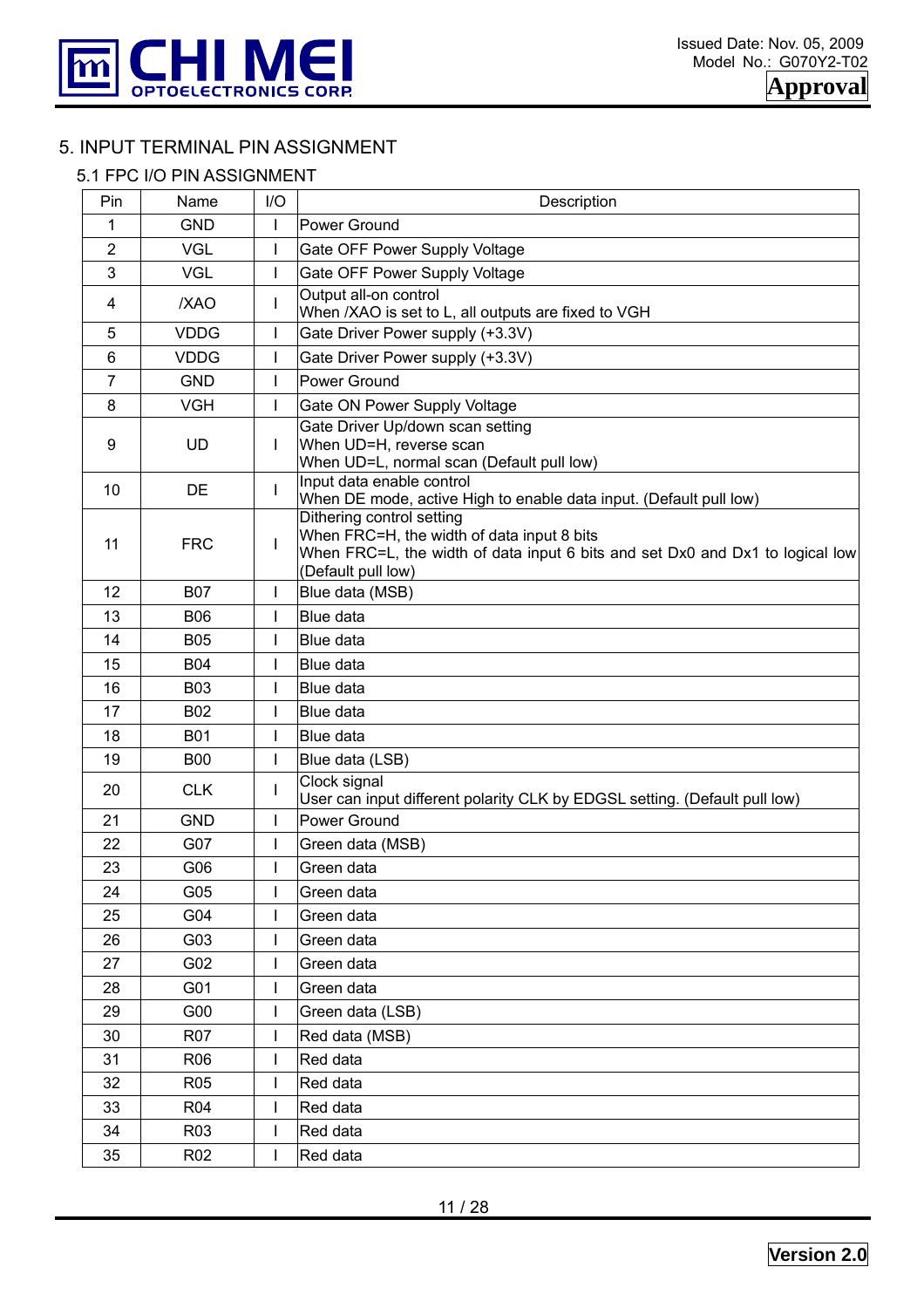

| 36 | <b>R01</b>      | ı | Red data                                                                                                                                                                      |
|----|-----------------|---|-------------------------------------------------------------------------------------------------------------------------------------------------------------------------------|
| 37 | <b>R00</b>      | T | Red data (LSB)                                                                                                                                                                |
| 38 | <b>RESETB</b>   | I | Hardware global reset. Low active (Default pull high)                                                                                                                         |
| 39 | <b>EDGSL</b>    | T | Define input clock polarity<br>When EDGSL=L, Latch data by rising edge of CLK (Default Pull Low)<br>When EDGSL=H, CLK polarity is inverted, Latch data by falling edge of CLK |
| 40 | <b>LR</b>       | I | Shift direction of Source Driver IC internal shift register is controlled by this pin as<br>show below:<br>LR=H SO1→ SO1200 (Default pull high)<br>LR=L SO1200→SO1            |
| 41 | <b>GND</b>      | ı | Power Ground                                                                                                                                                                  |
| 42 | <b>VCOM</b>     | I | Common voltage input                                                                                                                                                          |
| 43 | <b>VCOM</b>     | I | Common voltage input                                                                                                                                                          |
| 44 | VCOM Cst        | I | Power Ground                                                                                                                                                                  |
| 45 | <b>VCC</b>      | ı | Digital power supply (+3.3V)                                                                                                                                                  |
| 46 | <b>VCC</b>      | I | Digital power supply (+3.3V)                                                                                                                                                  |
| 47 | <b>AVDD</b>     | I | Analog power supply (+12V)                                                                                                                                                    |
| 48 | <b>AVDD</b>     | ı | Analog power supply (+12V)                                                                                                                                                    |
| 49 | GM1             | I | Gamma voltage level 1                                                                                                                                                         |
| 50 | GM <sub>2</sub> | I | Gamma voltage level 2                                                                                                                                                         |
| 51 | GM <sub>3</sub> |   | Gamma voltage level 3                                                                                                                                                         |
| 52 | GM4             | I | Gamma voltage level 4                                                                                                                                                         |
| 53 | GM <sub>5</sub> |   | Gamma voltage level 5                                                                                                                                                         |
| 54 | GM <sub>6</sub> | ı | Gamma voltage level 6                                                                                                                                                         |
| 55 | GM7             | I | Gamma voltage level 7                                                                                                                                                         |
| 56 | GM <sub>8</sub> |   | Gamma voltage level 8                                                                                                                                                         |
| 57 | GM9             | ı | Gamma voltage level 9                                                                                                                                                         |
| 58 | <b>GM10</b>     |   | Gamma voltage level 10                                                                                                                                                        |
| 59 | <b>VSSA</b>     |   | Power Ground                                                                                                                                                                  |
| 60 | <b>GND</b>      |   | Power Ground                                                                                                                                                                  |

#### 5.2 BACKLIGHT DRIVING SECTION

| No | Svmbol | I/O                      | Description                                    |
|----|--------|--------------------------|------------------------------------------------|
|    |        |                          | Power supply for backlight unit (High Voltage) |
|    | GND    | $\overline{\phantom{0}}$ | GND for backlight unit                         |

Note (1) User's connector Part No: Aces 87210\_0236L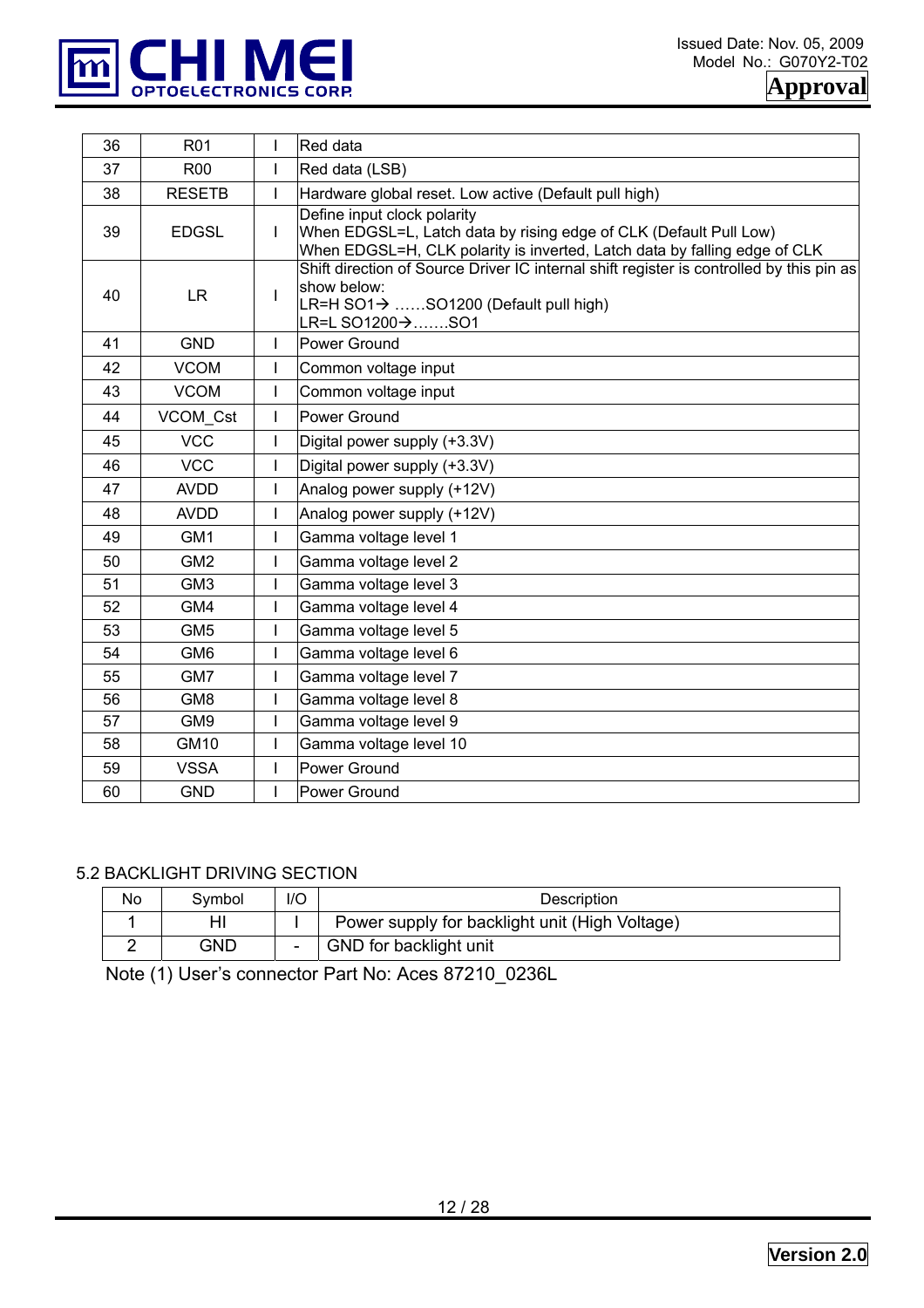

#### 5.3 SCANNING DIRECTION

The following figures are seen from a front view and the arrow shows the direction of scan.

#### **Fig.1 Normal Scan**  Fig.2 Reverse Scan







Fig.3 Reverse Scan **Fig.4 Reverse Scan** 



Fig. 1 Normal scan (  $pin 40$ ,  $LR = High$ ;  $pin 9$ ,  $UD = Low$  )

Fig. 2 Reverse scan ( pin 40, LR = Low ; pin 9, UD = Low )

Fig. 3 Reverse scan ( pin 40, LR = High ; pin 9, UD = High )

Fig. 4 Reverse scan (  $pin\ 40$ ,  $LR = Low$ ;  $pin\ 9$ ,  $UD = High$ )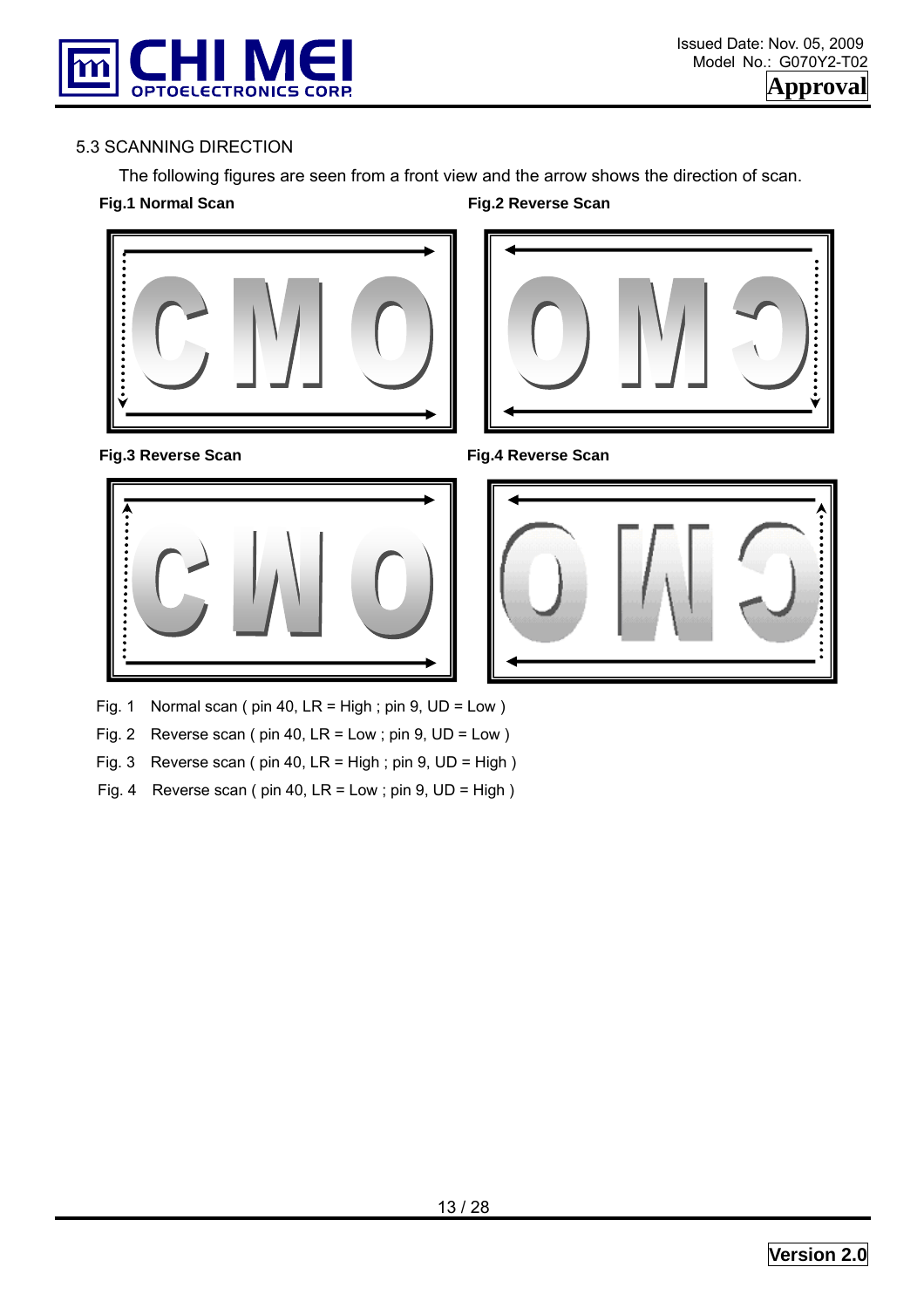

#### 5.4 COLOR DATA INPUT ASSIGNMENT

 The brightness of each primary color (red, green and blue) is based on the 6-bit gray scale data input for the color. The higher the binary input, the brighter the color. The table below provides the assignment of color versus data input. ( 0: Low Level Voltage, 1: High Level Voltage)

|                              |                                                                                        |                                                              |                                                                                          |                                                                                    |                                                                                                      |                                                                      |                                                                                                     |                                                                                                 |                                                                                                                      |                                                                       | Data Signal                                                                         |                                                                                                                     |                                                                     |                                                                                   |                                                                                                        |                                                                                                                  |                                                                |                                                                                                                |                                                                                    |
|------------------------------|----------------------------------------------------------------------------------------|--------------------------------------------------------------|------------------------------------------------------------------------------------------|------------------------------------------------------------------------------------|------------------------------------------------------------------------------------------------------|----------------------------------------------------------------------|-----------------------------------------------------------------------------------------------------|-------------------------------------------------------------------------------------------------|----------------------------------------------------------------------------------------------------------------------|-----------------------------------------------------------------------|-------------------------------------------------------------------------------------|---------------------------------------------------------------------------------------------------------------------|---------------------------------------------------------------------|-----------------------------------------------------------------------------------|--------------------------------------------------------------------------------------------------------|------------------------------------------------------------------------------------------------------------------|----------------------------------------------------------------|----------------------------------------------------------------------------------------------------------------|------------------------------------------------------------------------------------|
|                              | Color                                                                                  |                                                              |                                                                                          | Red                                                                                |                                                                                                      |                                                                      |                                                                                                     |                                                                                                 |                                                                                                                      |                                                                       | Green                                                                               |                                                                                                                     |                                                                     |                                                                                   |                                                                                                        |                                                                                                                  | <b>Blue</b>                                                    |                                                                                                                |                                                                                    |
|                              |                                                                                        | R <sub>5</sub>                                               | R <sub>4</sub>                                                                           | R <sub>3</sub>                                                                     | R <sub>2</sub>                                                                                       | R <sub>1</sub>                                                       | R <sub>0</sub>                                                                                      | G <sub>5</sub>                                                                                  | G4                                                                                                                   | G <sub>3</sub>                                                        | G <sub>2</sub>                                                                      | G <sub>1</sub>                                                                                                      | G <sub>0</sub>                                                      | <b>B5</b>                                                                         | <b>B4</b>                                                                                              | B <sub>3</sub>                                                                                                   | B <sub>2</sub>                                                 | <b>B1</b>                                                                                                      | B <sub>0</sub>                                                                     |
| <b>Basic</b><br>Colors       | <b>Black</b><br>Red<br>Green<br><b>Blue</b><br>Cyan<br>Magenta<br>Yellow<br>White      | $\overline{0}$<br>1<br>0<br>0<br>0<br>1<br>1<br>1            | $\mathbf 0$<br>1<br>0<br>$\mathbf 0$<br>0<br>1<br>1<br>1                                 | $\mathbf 0$<br>1<br>0<br>$\pmb{0}$<br>0<br>1<br>1<br>1                             | $\overline{0}$<br>1<br>0<br>$\mathbf 0$<br>$\mathbf 0$<br>1<br>1<br>1                                | $\overline{0}$<br>1<br>0<br>0<br>0<br>1<br>1<br>1                    | $\mathbf 0$<br>1<br>$\mathbf 0$<br>0<br>$\mathbf 0$<br>1<br>1<br>1                                  | $\mathbf 0$<br>$\mathbf 0$<br>1<br>$\mathbf 0$<br>1<br>0<br>1<br>1                              | $\mathbf 0$<br>$\mathbf 0$<br>1<br>$\mathbf 0$<br>1<br>$\mathbf 0$<br>1<br>1                                         | $\mathbf 0$<br>$\mathbf 0$<br>1<br>0<br>1<br>0<br>1<br>1              | $\mathbf 0$<br>0<br>1<br>$\mathbf 0$<br>1<br>$\mathbf 0$<br>1<br>1                  | $\overline{0}$<br>$\mathbf 0$<br>1<br>0<br>1<br>0<br>1<br>1                                                         | $\overline{0}$<br>0<br>1<br>0<br>1<br>0<br>1<br>1                   | $\mathbf 0$<br>$\mathbf 0$<br>0<br>1<br>1<br>1<br>0<br>1                          | $\mathbf 0$<br>$\mathbf 0$<br>0<br>1<br>1<br>1<br>0<br>1                                               | $\mathbf 0$<br>0<br>$\mathbf 0$<br>1<br>1<br>1<br>$\mathbf 0$<br>1                                               | 0<br>0<br>0<br>1<br>1<br>1<br>0<br>1                           | $\mathbf 0$<br>$\mathbf 0$<br>$\mathbf 0$<br>1<br>1<br>1<br>$\mathbf 0$<br>1                                   | $\mathbf 0$<br>$\mathbf 0$<br>0<br>1<br>1<br>1<br>0<br>1                           |
| Gray<br>Scale<br>Of<br>Red   | Red(0) / Dark<br>Red(1)<br>Red(2)<br>Red(61)<br>Red(62)<br>Red(63)                     | $\mathbf 0$<br>0<br>0<br>1<br>1<br>1                         | $\mathbf 0$<br>$\mathbf 0$<br>0<br>$\ddot{\phantom{a}}$<br>$\ddot{\cdot}$<br>1<br>1<br>1 | $\mathbf 0$<br>0<br>$\mathbf 0$<br>$\ddot{\phantom{a}}$<br>$\vdots$<br>1<br>1<br>1 | $\mathbf 0$<br>$\mathbf 0$<br>$\mathbf 0$<br>$\ddot{\cdot}$<br>$\ddot{\cdot}$<br>1<br>1<br>1         | 0<br>0<br>1<br>$\blacksquare$<br>t<br>0<br>1<br>1                    | $\mathbf 0$<br>$\mathbf{1}$<br>$\mathbf 0$<br>$\ddot{\cdot}$<br>1<br>$\mathbf 0$<br>1               | $\mathbf 0$<br>$\mathbf 0$<br>0<br>$\ddot{\cdot}$<br>$\ddot{\cdot}$<br>$\mathbf 0$<br>0<br>0    | $\pmb{0}$<br>$\mathbf 0$<br>$\mathbf 0$<br>$\ddot{\phantom{a}}$<br>$\ddot{\cdot}$<br>$\mathbf 0$<br>$\mathbf 0$<br>0 | $\mathbf 0$<br>0<br>0<br>$\ddot{\cdot}$<br>t<br>0<br>$\mathbf 0$<br>0 | $\mathbf 0$<br>0<br>$\mathbf 0$<br>$\vdots$<br>İ<br>0<br>$\mathbf 0$<br>$\mathbf 0$ | $\mathbf 0$<br>$\mathbf 0$<br>$\overline{0}$<br>İ<br>$\ddot{\cdot}$<br>$\mathbf 0$<br>$\mathbf 0$<br>$\overline{0}$ | 0<br>0<br>0<br>$\ddot{\cdot}$<br>0<br>0<br>$\Omega$                 | 0<br>0<br>$\mathbf 0$<br>$\ddot{\cdot}$<br>$\mathbf 0$<br>$\mathbf 0$<br>$\Omega$ | $\mathbf 0$<br>$\mathbf 0$<br>0<br>$\overline{\phantom{a}}$<br>$\ddot{\cdot}$<br>0<br>$\mathbf 0$<br>0 | $\mathbf 0$<br>$\mathbf 0$<br>$\mathbf 0$<br>Ì<br>$\ddot{\cdot}$<br>$\mathbf 0$<br>$\mathbf 0$<br>$\overline{0}$ | 0<br>0<br>0<br>$\ddot{\cdot}$<br>0<br>0<br>0                   | $\mathbf 0$<br>$\mathbf 0$<br>$\overline{0}$<br>Ì,<br>$\ddot{\cdot}$<br>$\mathbf 0$<br>$\mathbf 0$<br>$\Omega$ | 0<br>0<br>0<br>$\ddot{\cdot}$<br>$\ddot{\phantom{a}}$<br>0<br>$\pmb{0}$<br>0       |
| Gray<br>Scale<br>Of<br>Green | Green(0) / Dark<br>Green(1)<br>Green(2)<br>Green(61)<br>Green(62)<br>Green(63)         | $\mathbf 0$<br>0<br>0<br>$\ddot{\phantom{0}}$<br>0<br>0<br>0 | $\mathbf 0$<br>$\mathbf 0$<br>0<br>$\ddot{\cdot}$<br>$\mathbf 0$<br>0<br>$\overline{0}$  | 0<br>$\pmb{0}$<br>0<br>İ<br>ł,<br>$\pmb{0}$<br>0<br>$\mathbf 0$                    | $\mathbf 0$<br>$\pmb{0}$<br>$\mathbf 0$<br>÷,<br>$\mathbf 0$<br>$\overline{0}$<br>$\mathbf 0$        | 0<br>$\mathsf{O}\xspace$<br>0<br>÷,<br>$\mathsf{O}\xspace$<br>0<br>0 | $\pmb{0}$<br>$\pmb{0}$<br>$\mathbf 0$<br>ċ<br>$\mathbf 0$<br>$\mathbf 0$<br>0                       | $\mathbf 0$<br>$\pmb{0}$<br>0<br>$\ddot{\cdot}$<br>$\ddot{\cdot}$<br>1<br>1<br>1                | $\mathbf 0$<br>$\pmb{0}$<br>$\mathbf 0$<br>t<br>1<br>1<br>1                                                          | $\mathbf 0$<br>$\pmb{0}$<br>0<br>ċ<br>1<br>1<br>1                     | 0<br>0<br>$\mathbf 0$<br>$\ddot{\phantom{a}}$<br>$\vdots$<br>1<br>1<br>1            | 0<br>$\pmb{0}$<br>$\mathbf{1}$<br>$\vdots$<br>$\ddot{\cdot}$<br>$\mathbf 0$<br>1<br>1                               | 0<br>1<br>0<br>$\ddot{\cdot}$<br>1<br>0<br>1                        | $\mathbf 0$<br>0<br>0<br>$\ddot{\cdot}$<br>$\mathbf 0$<br>0<br>0                  | $\mathbf 0$<br>$\mathbf 0$<br>0<br>$\ddot{\cdot}$<br>$\mathbf 0$<br>0<br>$\overline{0}$                | $\mathbf 0$<br>$\pmb{0}$<br>$\mathbf 0$<br>t<br>$\ddot{\cdot}$<br>$\pmb{0}$<br>$\mathbf 0$<br>$\overline{0}$     | 0<br>0<br>0<br>$\ddot{\cdot}$<br>0<br>0<br>0                   | $\pmb{0}$<br>$\pmb{0}$<br>$\mathbf 0$<br>İ<br>$\ddot{\phantom{a}}$<br>$\mathbf 0$<br>$\pmb{0}$<br>$\mathbf 0$  | $\mathbf 0$<br>0<br>0<br>$\ddot{\cdot}$<br>$\ddot{\cdot}$<br>$\mathbf 0$<br>0<br>0 |
| Gray<br>Scale<br>Of<br>Blue  | Blue(0) / Dark<br>Blue(1)<br>Blue(2)<br><b>Blue(61)</b><br>Blue(62)<br><b>Blue(63)</b> | $\mathbf 0$<br>0<br>0<br>0<br>0<br>0                         | $\mathbf 0$<br>$\mathbf 0$<br>0<br>$\ddot{\cdot}$<br>$\ddot{\cdot}$<br>0<br>0<br>0       | $\mathbf 0$<br>0<br>0<br>$\vdots$<br>$\ddot{\cdot}$<br>$\pmb{0}$<br>0<br>0         | $\mathbf 0$<br>$\mathbf 0$<br>$\mathbf 0$<br>$\ddot{\cdot}$<br>÷,<br>$\mathbf 0$<br>$\mathbf 0$<br>0 | 0<br>0<br>0<br>×.<br>÷.<br>0<br>0<br>0                               | $\mathbf 0$<br>$\mathbf 0$<br>$\mathbf 0$<br>$\ddot{\cdot}$<br>ċ<br>$\mathbf 0$<br>$\mathbf 0$<br>0 | $\mathbf 0$<br>0<br>$\overline{0}$<br>$\ddot{\cdot}$<br>$\ddot{\cdot}$<br>$\mathbf 0$<br>0<br>0 | $\mathbf 0$<br>$\mathbf 0$<br>$\overline{0}$<br>Ì<br>$\mathbf 0$<br>$\mathbf 0$<br>0                                 | $\mathbf 0$<br>0<br>0<br>$\ddot{\cdot}$<br>÷<br>0<br>0<br>0           | $\mathbf 0$<br>0<br>0<br>$\ddot{\cdot}$<br>$\ddot{\cdot}$<br>$\pmb{0}$<br>0<br>0    | $\mathbf 0$<br>0<br>$\overline{0}$<br>$\ddot{\cdot}$<br>$\ddot{\cdot}$<br>$\mathbf 0$<br>0<br>0                     | $\mathsf{O}\xspace$<br>0<br>0<br>$\blacksquare$<br>t<br>0<br>0<br>0 | $\mathbf 0$<br>$\mathbf 0$<br>0<br>$\ddot{\phantom{a}}$<br>1<br>1<br>1            | $\mathbf 0$<br>$\mathbf 0$<br>0<br>$\ddot{\cdot}$<br>÷,<br>1<br>1<br>1                                 | $\mathbf 0$<br>$\mathbf 0$<br>$\overline{0}$<br>$\ddot{\cdot}$<br>ċ<br>1<br>1<br>1                               | 0<br>0<br>0<br>$\ddot{\cdot}$<br>$\ddot{\cdot}$<br>1<br>1<br>1 | $\mathbf 0$<br>$\pmb{0}$<br>1<br>$\vdots$<br>$\ddot{\cdot}$<br>$\pmb{0}$<br>1<br>1                             | 0<br>1<br>0<br>ä,<br>÷,<br>1<br>0<br>1                                             |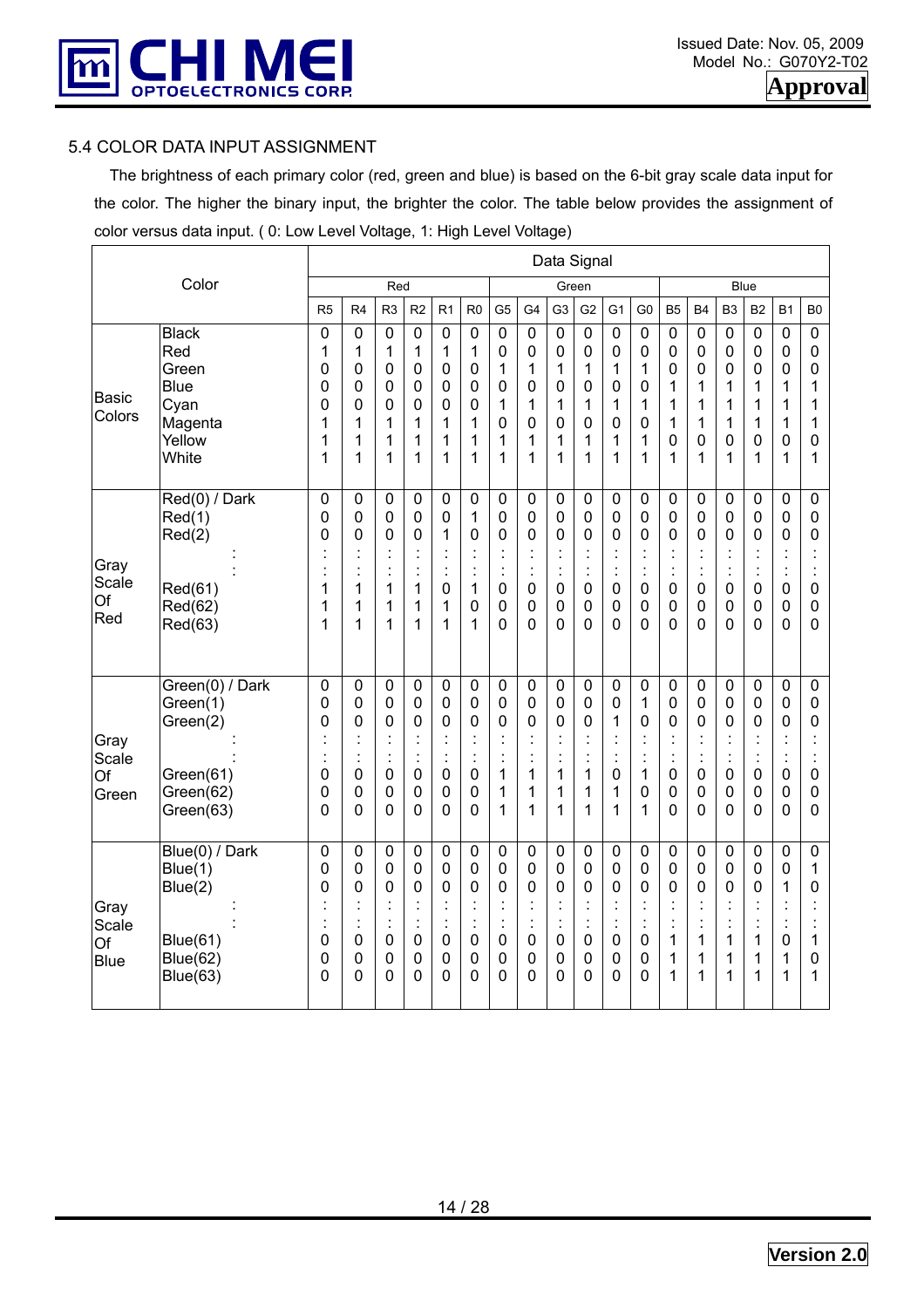

The brightness of each primary color (red, green and blue) is based on the 8-bit gray scale data input for the color. The higher the binary input, the brighter the color. The table below provides the assignment of color versus data input. ( 0: Low Level Voltage, 1: High Level Voltage)

|                                    |                                                                                    |                                                                |                                                                    |                                                                                                          |                                                                                    |                                              |                                                                    |                                                                                  |                                                          |                                                                             |                                                                                                                |                                                                                        |                                                                                                       |                                                                                                    | Data Signal                                                                                  |                                                                                |                                              |                                                                                                                                      |                                                                                                          |                                                                |                                                                                        |                                                                                                                                     |                                                        |                                                                                        |                                                                                                                                  |
|------------------------------------|------------------------------------------------------------------------------------|----------------------------------------------------------------|--------------------------------------------------------------------|----------------------------------------------------------------------------------------------------------|------------------------------------------------------------------------------------|----------------------------------------------|--------------------------------------------------------------------|----------------------------------------------------------------------------------|----------------------------------------------------------|-----------------------------------------------------------------------------|----------------------------------------------------------------------------------------------------------------|----------------------------------------------------------------------------------------|-------------------------------------------------------------------------------------------------------|----------------------------------------------------------------------------------------------------|----------------------------------------------------------------------------------------------|--------------------------------------------------------------------------------|----------------------------------------------|--------------------------------------------------------------------------------------------------------------------------------------|----------------------------------------------------------------------------------------------------------|----------------------------------------------------------------|----------------------------------------------------------------------------------------|-------------------------------------------------------------------------------------------------------------------------------------|--------------------------------------------------------|----------------------------------------------------------------------------------------|----------------------------------------------------------------------------------------------------------------------------------|
|                                    | Color                                                                              |                                                                |                                                                    |                                                                                                          |                                                                                    | Red                                          |                                                                    |                                                                                  |                                                          |                                                                             |                                                                                                                |                                                                                        |                                                                                                       | Green                                                                                              |                                                                                              |                                                                                |                                              |                                                                                                                                      |                                                                                                          |                                                                |                                                                                        | <b>Blue</b>                                                                                                                         |                                                        |                                                                                        |                                                                                                                                  |
|                                    |                                                                                    | R7                                                             | R <sub>6</sub>                                                     | R <sub>5</sub>                                                                                           | R4                                                                                 | R <sub>3</sub>                               | R <sub>2</sub>                                                     | R <sub>1</sub>                                                                   | R <sub>0</sub>                                           | G7                                                                          | G <sub>6</sub>                                                                                                 | G5                                                                                     | G4                                                                                                    | G <sub>3</sub>                                                                                     | G <sub>2</sub>                                                                               | G <sub>1</sub>                                                                 | G <sub>0</sub>                               | <b>B7</b>                                                                                                                            | B <sub>6</sub>                                                                                           | B <sub>5</sub>                                                 | <b>B4</b>                                                                              | B <sub>3</sub>                                                                                                                      | <b>B2</b>                                              | <b>B1</b>                                                                              | B <sub>0</sub>                                                                                                                   |
| <b>Basic</b><br>Colors             | <b>Black</b><br>Red<br>Green<br>Blue<br>Cyan<br>Magenta<br>Yellow<br>White         | 0<br>1<br>0<br>0<br>0<br>1<br>1<br>1                           | $\mathbf 0$<br>1<br>$\mathbf 0$<br>$\mathbf 0$<br>0<br>1<br>1<br>1 | $\mathbf 0$<br>1<br>$\mathbf 0$<br>0<br>$\mathbf 0$<br>1<br>1<br>1                                       | $\mathbf 0$<br>1<br>$\mathbf 0$<br>0<br>0<br>1<br>1<br>1                           | 0<br>1<br>0<br>0<br>0<br>1<br>1<br>1         | 0<br>1<br>0<br>0<br>0<br>1<br>1<br>1                               | $\mathsf{O}\xspace$<br>1<br>$\mathsf{O}\xspace$<br>0<br>0<br>1<br>1<br>1         | 0<br>1<br>0<br>0<br>0<br>1<br>1<br>1                     | 0<br>0<br>1<br>0<br>1<br>0<br>1<br>1                                        | $\mathbf 0$<br>0<br>$\mathbf 1$<br>$\mathbf 0$<br>1<br>$\mathbf 0$<br>1<br>1                                   | 0<br>0<br>1<br>0<br>1<br>0<br>1<br>1                                                   | $\mathbf 0$<br>0<br>1<br>$\mathbf 0$<br>1<br>0<br>1<br>1                                              | $\pmb{0}$<br>0<br>1<br>0<br>1<br>0<br>1<br>1                                                       | $\mathbf 0$<br>0<br>1<br>0<br>1<br>0<br>1<br>1                                               | $\mathbf 0$<br>0<br>1<br>0<br>1<br>0<br>1<br>1                                 | 0<br>0<br>1<br>0<br>1<br>0<br>1<br>1         | 0<br>0<br>$\mathbf 0$<br>1<br>1<br>1<br>$\mathbf 0$<br>1                                                                             | $\mathbf 0$<br>0<br>$\mathbf 0$<br>1<br>$\mathbf 1$<br>1<br>$\mathbf 0$<br>1                             | 0<br>0<br>0<br>1<br>1<br>1<br>0<br>1                           | $\pmb{0}$<br>$\mathbf 0$<br>$\mathbf 0$<br>1<br>1<br>1<br>0<br>1                       | $\mathbf 0$<br>0<br>$\mathbf 0$<br>1<br>1<br>1<br>$\mathbf 0$<br>1                                                                  | $\mathbf 0$<br>0<br>0<br>1<br>1<br>1<br>0<br>1         | 0<br>0<br>$\pmb{0}$<br>1<br>1<br>1<br>$\pmb{0}$<br>1                                   | $\pmb{0}$<br>$\mathsf{O}\xspace$<br>$\mathbf 0$<br>$\mathbf{1}$<br>$\mathbf 1$<br>1<br>$\pmb{0}$<br>1                            |
| Gray<br>Scale<br>Of<br>Red         | Red(0) / Dark<br>Red(1)<br>Red(2)<br>Red(253)<br>Red(254)<br>Red(255)              | 0<br>0<br>0<br>$\ddot{\cdot}$<br>$\ddot{\cdot}$<br>1<br>1<br>1 | $\mathbf 0$<br>0<br>0<br>$\ddot{\phantom{0}}$<br>1<br>1<br>1       | $\mathbf 0$<br>$\mathbf 0$<br>0<br>$\ddot{\cdot}$<br>1<br>1<br>1                                         | $\mathbf 0$<br>0<br>0<br>$\ddot{\cdot}$<br>$\ddot{\cdot}$<br>1<br>1<br>1           | 0<br>0<br>0<br>$\ddot{\cdot}$<br>1<br>1<br>1 | 0<br>$\mathbf 0$<br>0<br>$\ddot{\cdot}$<br>$\vdots$<br>1<br>1<br>1 | 0<br>0<br>1<br>$\ddot{\cdot}$<br>$\ddot{\cdot}$<br>$\mathsf{O}\xspace$<br>1<br>1 | 0<br>1<br>0<br>$\ddot{\cdot}$<br>$\vdots$<br>1<br>0<br>1 | $\mathbf 0$<br>0<br>0<br>$\ddot{\cdot}$<br>$\pmb{0}$<br>0<br>$\overline{0}$ | $\overline{0}$<br>$\mathbf 0$<br>$\mathbf 0$<br>$\ddot{\cdot}$<br>$\mathbf 0$<br>$\mathbf 0$<br>$\overline{0}$ | 0<br>0<br>0<br>$\ddot{\cdot}$<br>$\ddot{\cdot}$<br>$\pmb{0}$<br>0<br>0                 | $\mathbf 0$<br>$\mathbf 0$<br>$\mathbf 0$<br>$\vdots$<br>$\mathbf 0$<br>$\mathbf 0$<br>$\overline{0}$ | $\mathbf 0$<br>$\pmb{0}$<br>0<br>İ<br>$\ddot{\cdot}$<br>$\pmb{0}$<br>0<br>$\mathbf 0$              | $\mathbf 0$<br>$\mathbf 0$<br>0<br>$\ddot{\cdot}$<br>$\mathbf 0$<br>0<br>0                   | 0<br>$\mathbf 0$<br>0<br>$\ddot{\phantom{a}}$<br>ł,<br>$\mathbf 0$<br>0<br>0   | 0<br>0<br>0<br>Ì<br>0<br>0<br>0              | $\mathbf 0$<br>$\mathbf 0$<br>$\mathbf 0$<br>$\ddot{\cdot}$<br>$\frac{1}{2}$<br>$\pmb{0}$<br>0<br>$\overline{0}$                     | $\mathbf 0$<br>$\mathbf 0$<br>0<br>$\ddot{\cdot}$<br>$\mathbf 0$<br>0<br>$\overline{0}$                  | 0<br>0<br>0<br>$\ddot{\cdot}$<br>$\ddot{\cdot}$<br>0<br>0<br>0 | $\mathbf 0$<br>$\pmb{0}$<br>0<br>$\vdots$<br>$\pmb{0}$<br>$\mathbf 0$<br>0             | 0<br>$\mathbf 0$<br>0<br>$\ddot{\cdot}$<br>$\ddot{\phantom{a}}$<br>$\pmb{0}$<br>0<br>$\overline{0}$                                 | 0<br>0<br>0<br>ċ<br>$\pmb{0}$<br>0<br>0                | 0<br>$\pmb{0}$<br>0<br>$\ddot{\cdot}$<br>$\ddot{\phantom{a}}$<br>0<br>0<br>$\mathbf 0$ | $\overline{0}$<br>$\pmb{0}$<br>$\pmb{0}$<br>$\ddot{\cdot}$<br>$\ddot{\cdot}$<br>$\pmb{0}$<br>$\pmb{0}$<br>0                      |
| Gray<br>Scale<br>Of<br>Green       | Green(0)/Dark<br>Green(1)<br>Green(2)<br>Green(253)<br>Green(254)<br>Green(255)    | 0<br>0<br>0<br>$\ddot{\cdot}$<br>$\mathbf 0$<br>0<br>0         | 0<br>0<br>0<br>$\mathbf 0$<br>0<br>0                               | $\mathbf 0$<br>$\mathbf 0$<br>$\mathbf 0$<br>$\ddot{\cdot}$<br>$\mathbf 0$<br>$\mathbf 0$<br>$\mathbf 0$ | $\mathbf 0$<br>0<br>0<br>$\ddot{\phantom{a}}$<br>$\mathbf 0$<br>0<br>0             | $\pmb{0}$<br>0<br>0<br>$\mathbf 0$<br>0<br>0 | 0<br>0<br>0<br>$\ddot{\cdot}$<br>$\overline{0}$<br>0<br>$\Omega$   | 0<br>0<br>0<br>İ<br>$\mathbf 0$<br>0<br>0                                        | 0<br>0<br>0<br>$\dot{\phantom{a}}$<br>0<br>0<br>0        | 0<br>0<br>0<br>$\ddot{\cdot}$<br>1<br>1<br>1                                | $\pmb{0}$<br>$\mathbf 0$<br>$\mathbf 0$<br>$\ddot{\cdot}$<br>1<br>1<br>1                                       | $\mathbf 0$<br>$\mathbf 0$<br>0<br>$\vdots$<br>$\ddot{\cdot}$<br>$\mathbf 1$<br>1<br>1 | $\mathbf 0$<br>$\mathbf 0$<br>$\mathbf 0$<br>$\ddot{\cdot}$<br>1<br>1<br>1                            | $\pmb{0}$<br>$\pmb{0}$<br>$\mathbf 0$<br>$\ddot{\cdot}$<br>$\ddot{\cdot}$<br>1<br>1<br>1           | $\mathbf 0$<br>$\mathbf 0$<br>$\mathbf 0$<br>$\ddot{\cdot}$<br>$\ddot{\cdot}$<br>1<br>1<br>1 | 0<br>0<br>1<br>$\ddot{\phantom{a}}$<br>$\ddot{\cdot}$<br>0<br>1<br>1           | 0<br>1<br>0<br>$\ddot{\cdot}$<br>1<br>0<br>1 | $\mathbf 0$<br>$\mathbf 0$<br>$\mathbf 0$<br>$\ddot{\cdot}$<br>$\overline{\phantom{a}}$<br>$\mathbf 0$<br>$\mathbf 0$<br>$\mathbf 0$ | $\mathbf 0$<br>$\mathbf 0$<br>$\mathbf 0$<br>$\ddot{\cdot}$<br>$\mathbf 0$<br>$\mathbf 0$<br>$\mathbf 0$ | 0<br>0<br>0<br>$\ddot{\cdot}$<br>0<br>0<br>0                   | $\mathbf 0$<br>$\pmb{0}$<br>$\mathbf 0$<br>$\vdots$<br>$\mathbf 0$<br>$\mathbf 0$<br>0 | $\mathbf 0$<br>$\mathbf 0$<br>$\mathbf 0$<br>$\ddot{\phantom{a}}$<br>$\ddot{\cdot}$<br>$\mathbf 0$<br>$\mathbf 0$<br>$\overline{0}$ | $\pmb{0}$<br>0<br>$\mathbf 0$<br>$\mathbf 0$<br>0<br>0 | 0<br>$\pmb{0}$<br>$\pmb{0}$<br>$\vdots$<br>$\ddot{\cdot}$<br>$\mathbf 0$<br>0<br>0     | $\pmb{0}$<br>$\pmb{0}$<br>$\mathsf{O}\xspace$<br>$\ddot{\cdot}$<br>$\ddot{\phantom{a}}$<br>$\mathbf 0$<br>$\pmb{0}$<br>$\pmb{0}$ |
| Gray<br>Scale<br>Of<br><b>Blue</b> | Blue(0) / Dark<br>Blue(1)<br>Blue(2)<br><b>Blue(253)</b><br>Blue(254)<br>Blue(255) | 0<br>0<br>0<br>$\ddot{\cdot}$<br>0<br>0<br>0                   | $\mathbf 0$<br>0<br>0<br>$\mathbf 0$<br>0<br>0                     | $\mathbf 0$<br>0<br>$\mathbf 0$<br>Ì.<br>$\mathbf 0$<br>$\mathbf 0$<br>0                                 | $\mathbf 0$<br>0<br>$\mathbf 0$<br>$\ddot{\cdot}$<br>$\pmb{0}$<br>$\mathbf 0$<br>0 | 0<br>0<br>0<br>$\pmb{0}$<br>0<br>0           | 0<br>0<br>0<br>$\ddot{\phantom{a}}$<br>0<br>0<br>0                 | $\mathsf{O}\xspace$<br>0<br>0<br>$\ddot{\cdot}$<br>$\mathsf{O}\xspace$<br>0<br>0 | 0<br>0<br>0<br>$\ddot{\cdot}$<br>0<br>0<br>0             | 0<br>0<br>0<br>$\ddot{\cdot}$<br>$\mathbf 0$<br>0<br>0                      | $\mathbf 0$<br>0<br>$\mathbf 0$<br>$\mathbf 0$<br>$\mathbf 0$<br>0                                             | 0<br>0<br>0<br>$\ddot{\cdot}$<br>$\ddot{\cdot}$<br>0<br>$\mathbf 0$<br>0               | $\mathbf 0$<br>$\mathbf 0$<br>$\mathbf 0$<br>$\ddot{\cdot}$<br>$\mathbf 0$<br>$\mathbf 0$<br>0        | $\pmb{0}$<br>0<br>$\mathbf 0$<br>$\ddot{\cdot}$<br>$\ddot{\cdot}$<br>$\pmb{0}$<br>$\mathbf 0$<br>0 | $\mathbf 0$<br>$\mathbf 0$<br>0<br>t<br>$\mathbf 0$<br>0<br>0                                | 0<br>0<br>0<br>$\ddot{\cdot}$<br>ł,<br>$\mathsf{O}\xspace$<br>$\mathbf 0$<br>0 | 0<br>0<br>0<br>0<br>0<br>0                   | 0<br>$\mathbf 0$<br>$\mathbf 0$<br>$\ddot{\phantom{a}}$<br>$\ddot{\cdot}$<br>1<br>1<br>1                                             | $\mathbf 0$<br>$\mathbf 0$<br>$\mathbf 0$<br>$\ddot{\phantom{a}}$<br>$\ddot{\cdot}$<br>1<br>1<br>1       | 0<br>0<br>0<br>$\vdots$<br>Ì.<br>1<br>1<br>1                   | $\mathbf 0$<br>0<br>0<br>$\vdots$<br>1<br>1<br>1                                       | $\mathbf 0$<br>0<br>$\mathbf 0$<br>$\ddot{\cdot}$<br>$\ddot{\cdot}$<br>1<br>1<br>1                                                  | 0<br>0<br>0<br>1<br>1<br>1                             | $\pmb{0}$<br>0<br>1<br>$\cdot$<br>$\blacksquare$<br>$\vdots$<br>0<br>1<br>1            | $\pmb{0}$<br>1<br>$\mathbf 0$<br>$\ddot{\cdot}$<br>$\ddot{\cdot}$<br>$\mathbf 1$<br>0<br>1                                       |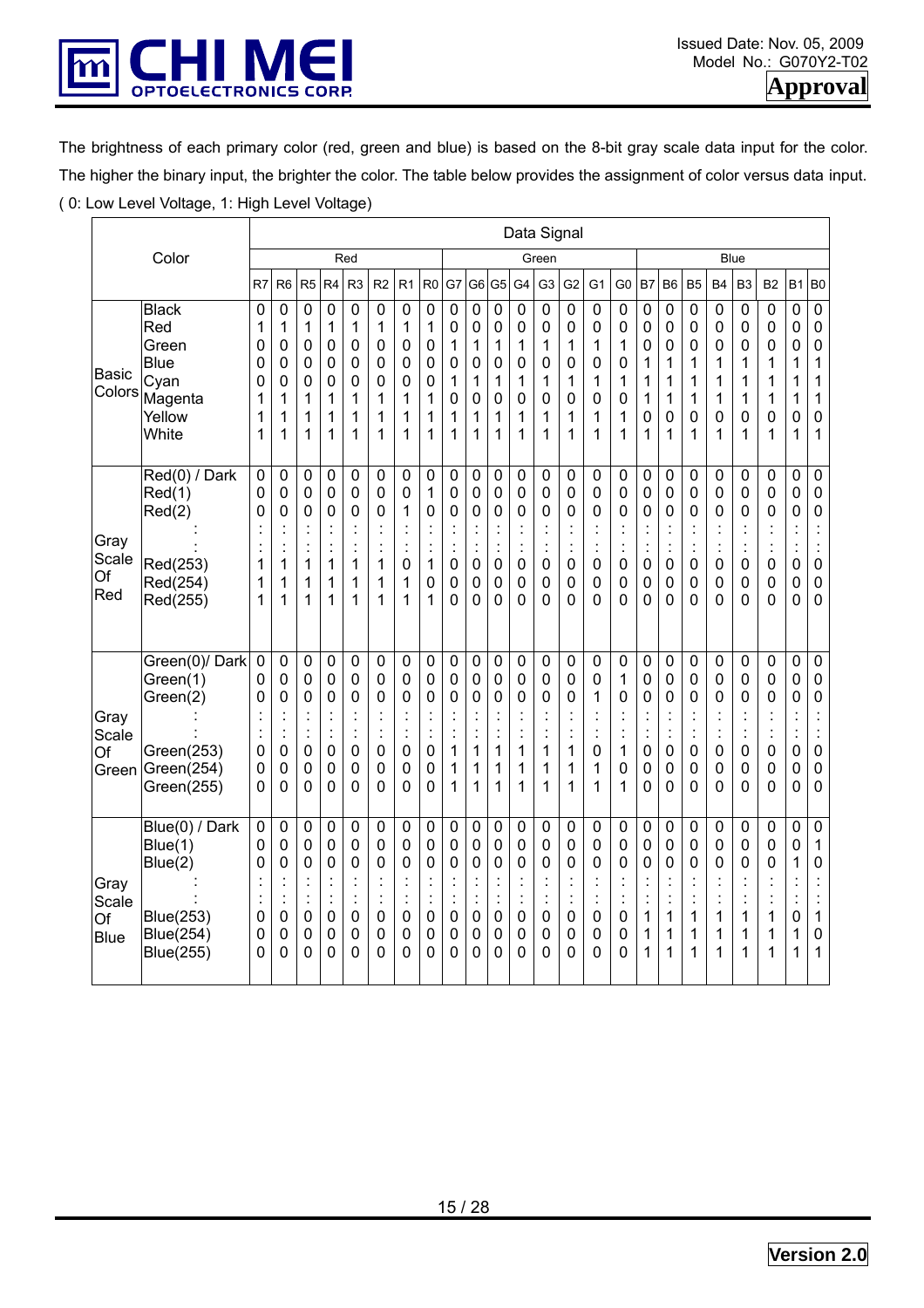

# 6. INTERFACE TIMING

# 6.1 AC ELECTRICAL CHARACTERISTICS (VCC = V, AVDD = V, AVSS = GND = 0V, Ta = 25 )

| Parameter             | Symbol                                    |      | Value |       | Unit                          | Condition |
|-----------------------|-------------------------------------------|------|-------|-------|-------------------------------|-----------|
|                       |                                           | Min. | Typ.  | Max.  |                               |           |
| Data setup time       | $T_{dsu}$                                 | 6    |       |       | ns                            |           |
| Data hold time        | $\mathsf{T}_{\mathsf{dhd}}$               | 6    |       |       | ns                            |           |
| DE setup time         | $\mathsf{T}_{\mathsf{esu}}$               | 6    |       |       | ns                            |           |
| <b>CLK</b> frequency  | $F_{\text{CPH}}$                          | 29.4 | 33.26 | 42.48 | <b>MHz</b>                    |           |
| CLK period            | ${\mathsf T}_{\mathsf{CPH}}$              |      | 30.06 |       | ns                            |           |
| CLK pulse duty        | ${\sf T}_{\sf CWH}$                       | 40   | 50    | 60    |                               |           |
| DE period             | ${\sf T}_{\sf DEH}$ + ${\sf T}_{\sf DEL}$ | 1000 | 1056  | 1200  | ${\mathsf T}_{\texttt{CPH}}$  |           |
| DE pulse width        | $\mathsf{T}_{\mathsf{DEH}}$               |      | 800   |       | ${\sf T}_{\mathsf{CPH}}$      |           |
| DE frame blanking     | $\mathsf{T}_{\mathsf{DEB}}$               | 10   | 45    | 110   | ${\sf T}_{\sf DEH}$ +T<br>DEL |           |
| <b>DE</b> frame width | $\mathsf{T}_{\mathsf{DE}}$                |      | 480   |       | ${\sf T}_{\sf DEH}$ +T<br>DEL |           |

Timing Controller Timing Chart

■Clock and Data input waveform



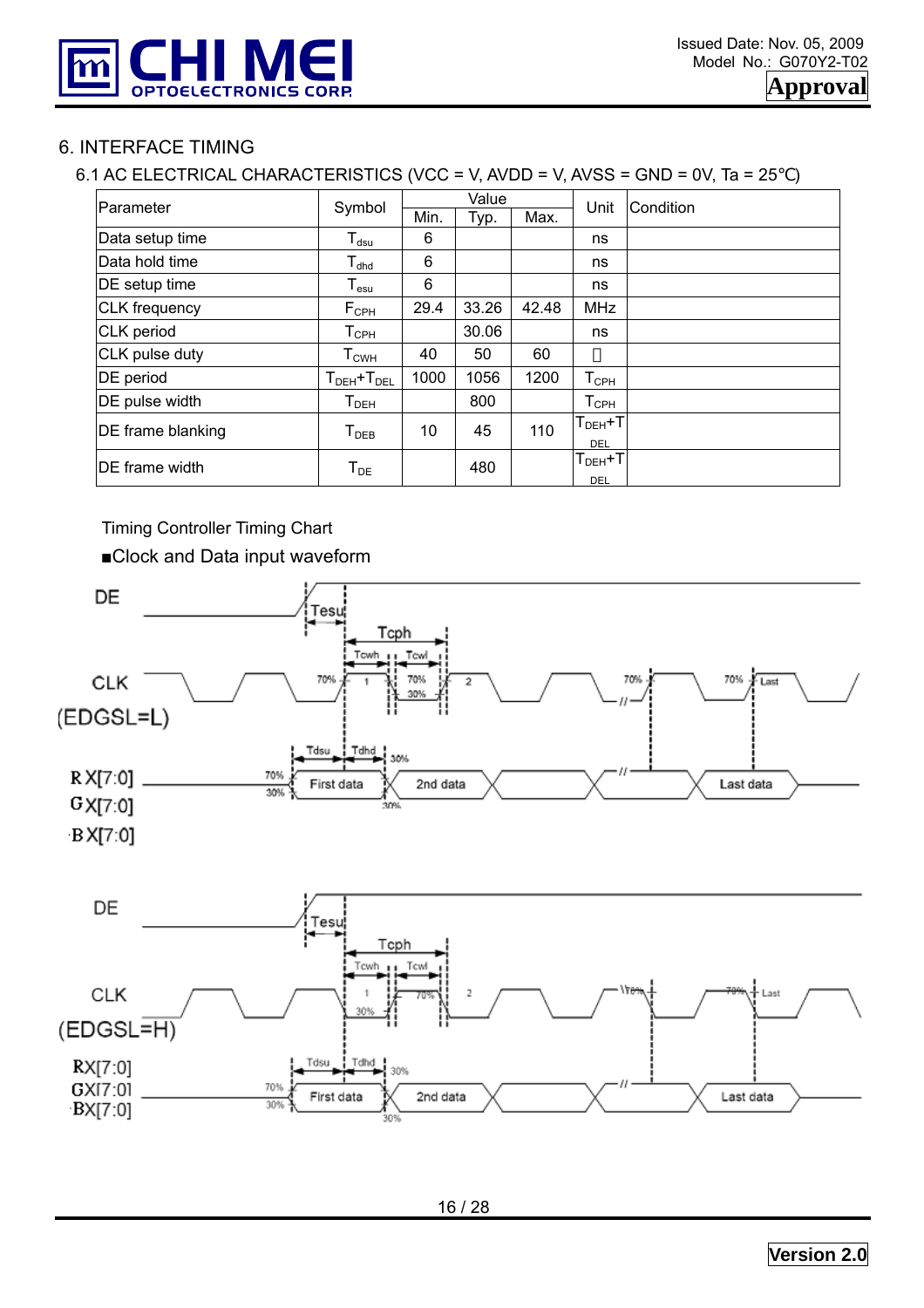

■Data input format

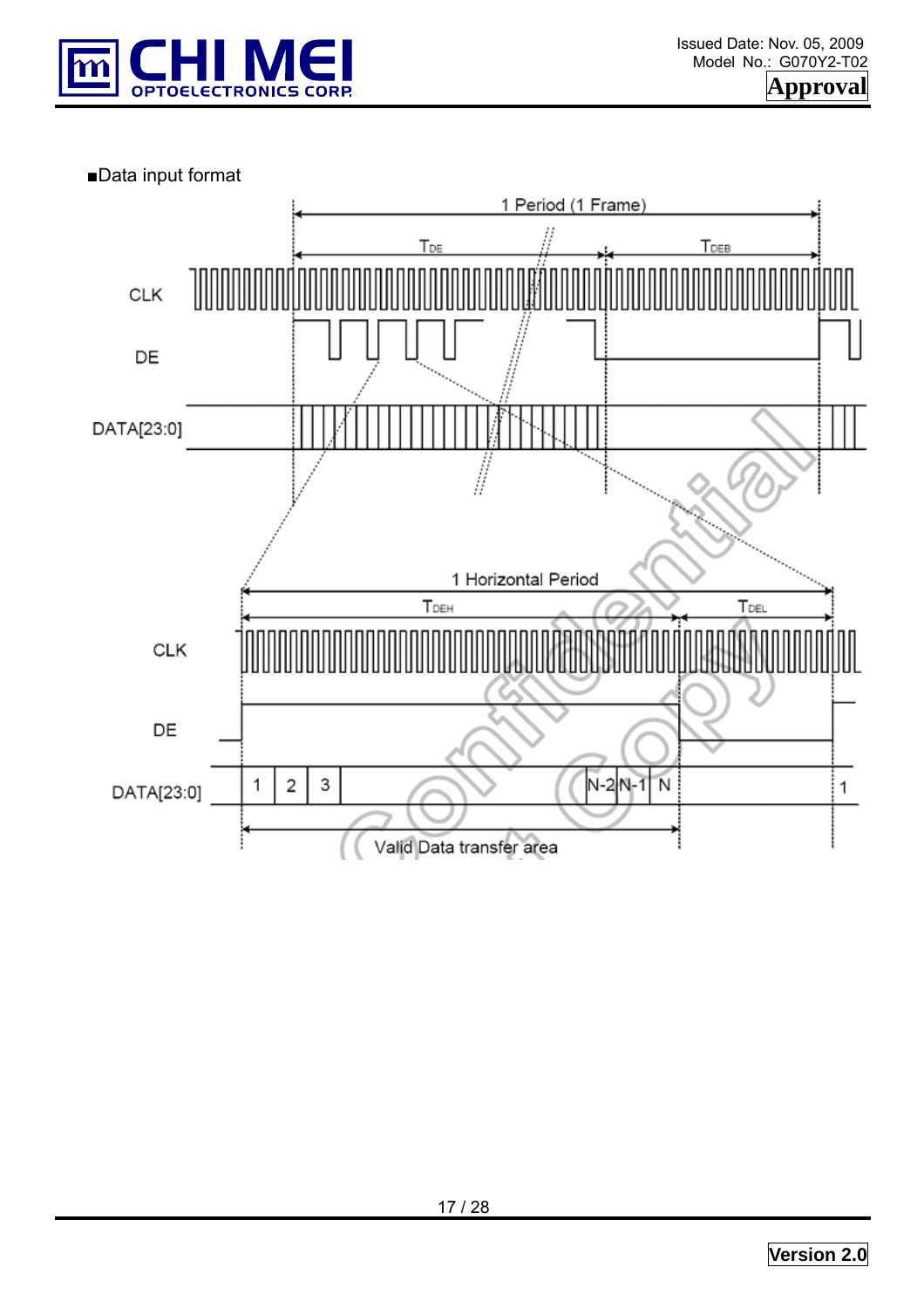![](_page_17_Picture_0.jpeg)

#### 6.2 POWER ON/OFF SEQUENCE

 To prevent a latch-up or DC operation of LCD assembly, the power on/off sequence should be as the diagram below.

![](_page_17_Figure_4.jpeg)

## **Power ON/OFF sequence**

Note (1) Please avoid floating state of interface signal at invalid period.

Note (2) When the interface signal is invalid, be sure to pull down the power supply of LCD VCC to 0 V.

Note (3) The Backlight converter power must be turned on after the power supply for the logic and the interface signal is valid. The Backlight converter power must be turned off before the power supply for the logic and the interface signal is invalid.

| <b>Parameter</b> |     | <b>Units</b>             |            |    |
|------------------|-----|--------------------------|------------|----|
|                  | Min | <b>Typ</b>               | <b>Max</b> |    |
| <b>T1</b>        | 0.5 |                          | 10         | ms |
| T <sub>2</sub>   | O   | -                        | 50         | ms |
| <b>T3</b>        | O   | $\overline{\phantom{0}}$ | 50         | ms |
| <b>T4</b>        | 500 | -                        |            | ms |
| <b>T5</b>        | 20  |                          |            | ms |
| <b>T6</b>        | 10  | $\overline{\phantom{0}}$ |            | ms |
| <b>T7</b>        | 5   |                          | 300        | ms |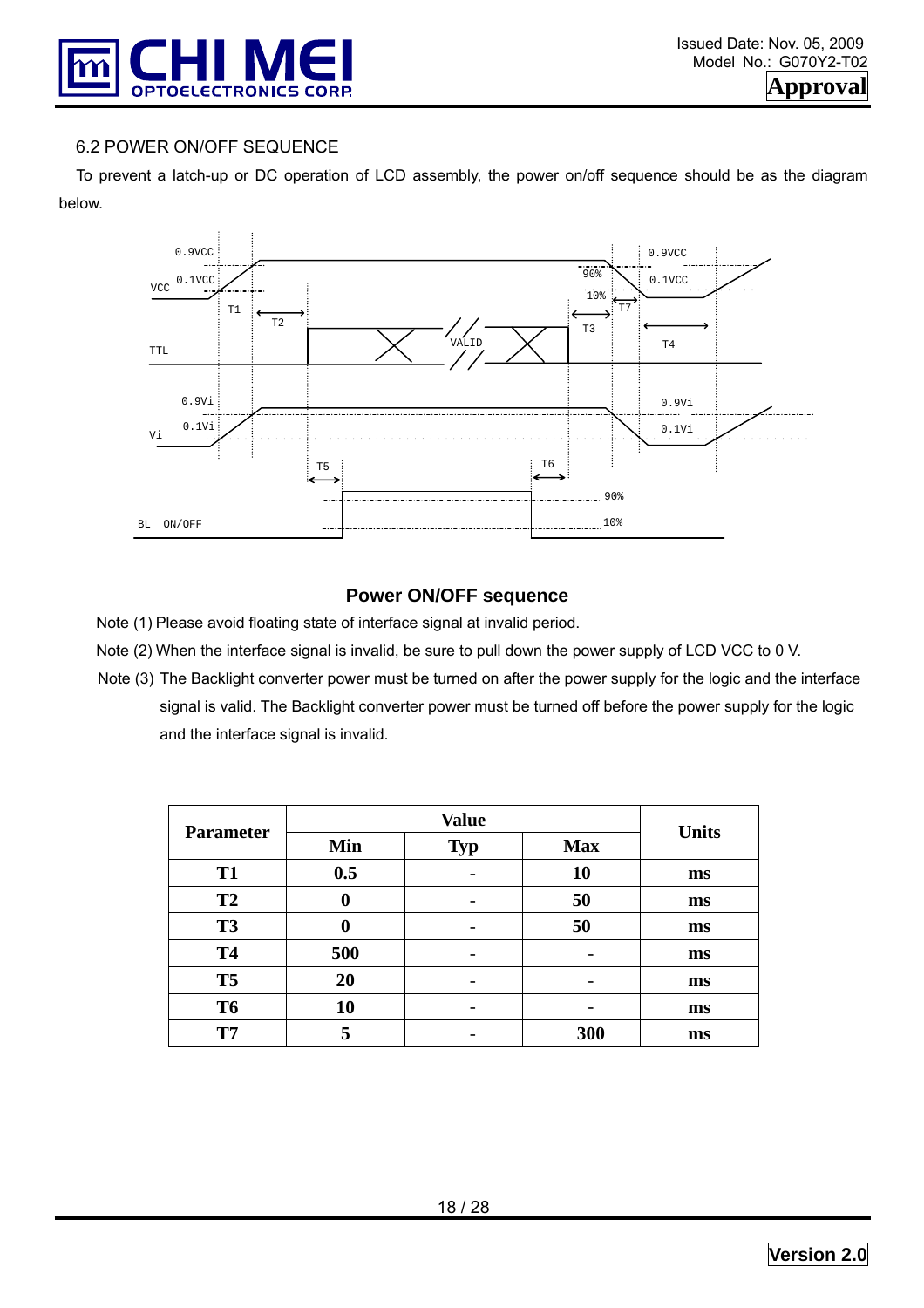![](_page_18_Picture_0.jpeg)

# 7. OPTICAL CHARACTERISTICS

#### 7.1 TEST CONDITIONS

| Item                       | Symbol | Value                                                         | Unit        |
|----------------------------|--------|---------------------------------------------------------------|-------------|
| <b>Ambient Temperature</b> | Та     | $25 + 2$                                                      | $^{\circ}C$ |
| <b>Ambient Humidity</b>    | На     | $50+10$                                                       | %RH         |
| Supply Voltage             | Vcc.   | 3.3                                                           |             |
| Input Signal               |        | According to typical value in "3. ELECTRICAL CHARACTERISTICS" |             |
| <b>Current</b>             |        | $60 + 4$                                                      | mA          |
| Converter Duty             |        | 100                                                           | %           |

Note (1)  $I_f$  means the forward current of each channel

#### 7.2 OPTICAL SPECIFICATIONS

The relative measurement methods of optical characteristics are shown in 7.2. The following items should be measured under the test conditions described in 7.1 and stable environment shown in Note (6).

| <b>Item</b>                      |             | Symbol                    | Condition                                   | Min.     | Typ.  | Max.    | Unit                     | Note     |  |
|----------------------------------|-------------|---------------------------|---------------------------------------------|----------|-------|---------|--------------------------|----------|--|
|                                  | Red         | Rx                        |                                             |          | 0.645 |         |                          |          |  |
|                                  |             | Ry                        |                                             |          | 0.341 |         | (1), (6)                 |          |  |
|                                  | Green       | Gx                        |                                             |          | 0.312 |         |                          |          |  |
| Color                            |             | Gy                        |                                             | $Type -$ | 0.625 | $Typ +$ |                          |          |  |
| Chromaticity                     | <b>Blue</b> | 0.03<br>0.153<br>Bx       | 0.03                                        |          |       |         |                          |          |  |
|                                  |             | By                        |                                             |          | 0.053 |         |                          |          |  |
|                                  |             | Wx                        | $\theta_x = 0^\circ$ , $\theta_y = 0^\circ$ |          | 0.313 |         |                          |          |  |
|                                  | White       | Wy                        | <b>Viewing Normal Angle</b>                 |          | 0.329 |         |                          |          |  |
| <b>Center Luminance of White</b> |             | $L_{\rm C}$               |                                             | 400      | 500   |         | $\text{cd/m}^2$          | (4), (6) |  |
| <b>Contrast Ratio</b>            |             | <b>CR</b>                 |                                             | 500      | 600   |         | $\overline{\phantom{a}}$ | (2), (6) |  |
| Response Time                    |             | $\mathsf{T}_{\mathsf{R}}$ |                                             |          | 5     | 10      | Ms                       |          |  |
|                                  |             | $T_F$                     |                                             |          | 11    | 16      | Ms                       | (3)      |  |
| <b>White Variation</b>           |             | $\delta W$                |                                             |          | 1.25  | 1.4     | $\overline{\phantom{a}}$ | (5), (6) |  |
|                                  | Horizontal  | $\theta_x$ +              |                                             | 60       | 70    |         |                          |          |  |
| <b>Viewing Angle</b>             |             | $\theta_{x}$ -            | <b>CR</b><br>10                             | 60       | 70    |         |                          |          |  |
|                                  | Vertical    | $\theta$ <sub>Y</sub> +   |                                             | 50       | 60    |         | Deg.                     | (1), (6) |  |
|                                  |             | $\theta$ <sub>Y</sub> -   |                                             | 50       | 60    |         |                          |          |  |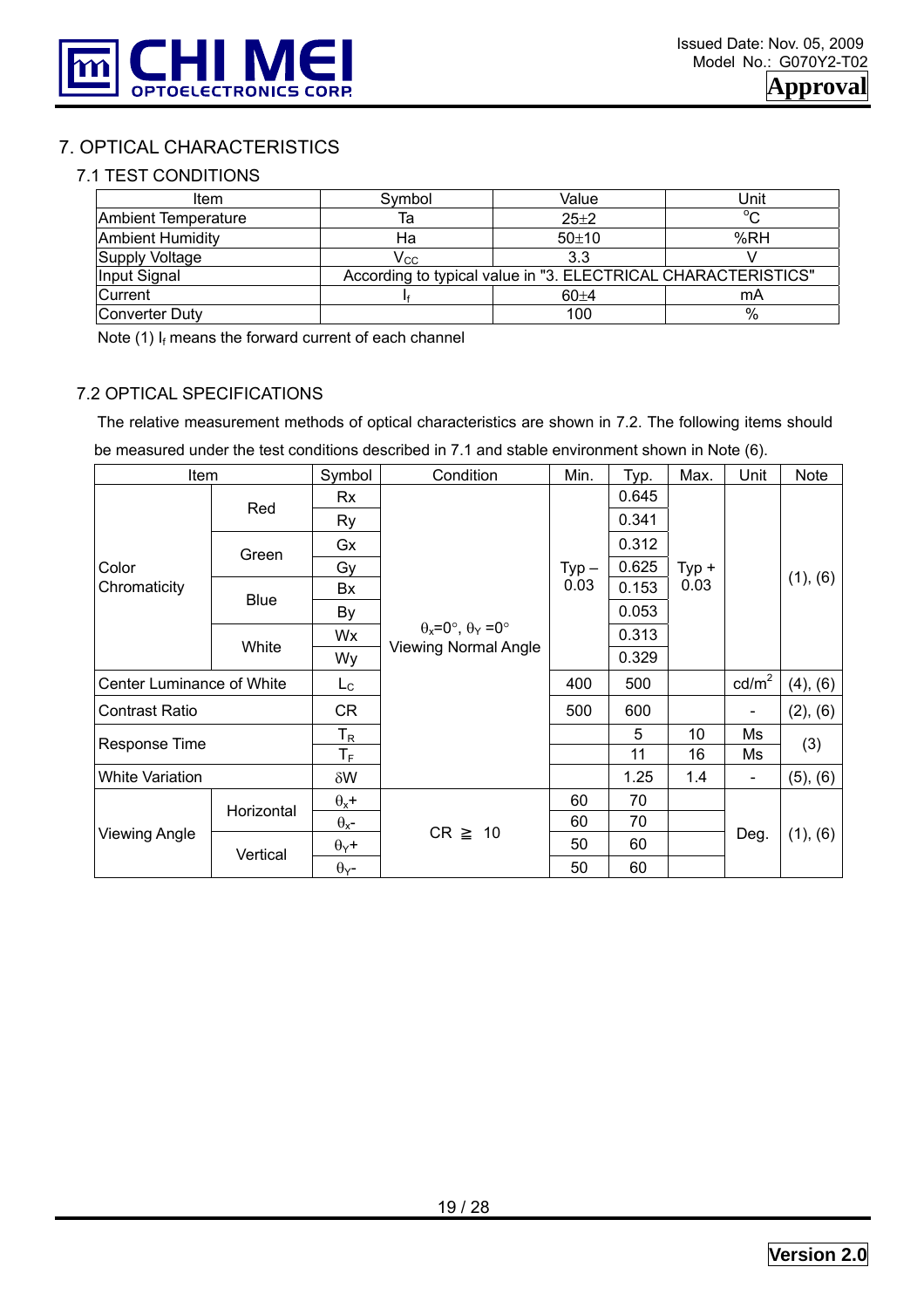![](_page_19_Picture_0.jpeg)

Note (1) Definition of Viewing Angle (θx, θy):

![](_page_19_Figure_3.jpeg)

#### Note (2) Definition of Contrast Ratio (CR):

The contrast ratio can be calculated by the following expression.

Contrast Ratio (CR) = L63 / L0

L63: Luminance of gray level 63

L 0: Luminance of gray level 0

 $CR = CR(5)$ 

CR (X) is corresponding to the Contrast Ratio of the point X at Figure in Note (5).

Note (3) Definition of Response Time  $(T_R, T_F)$  and measurement method:

![](_page_19_Figure_12.jpeg)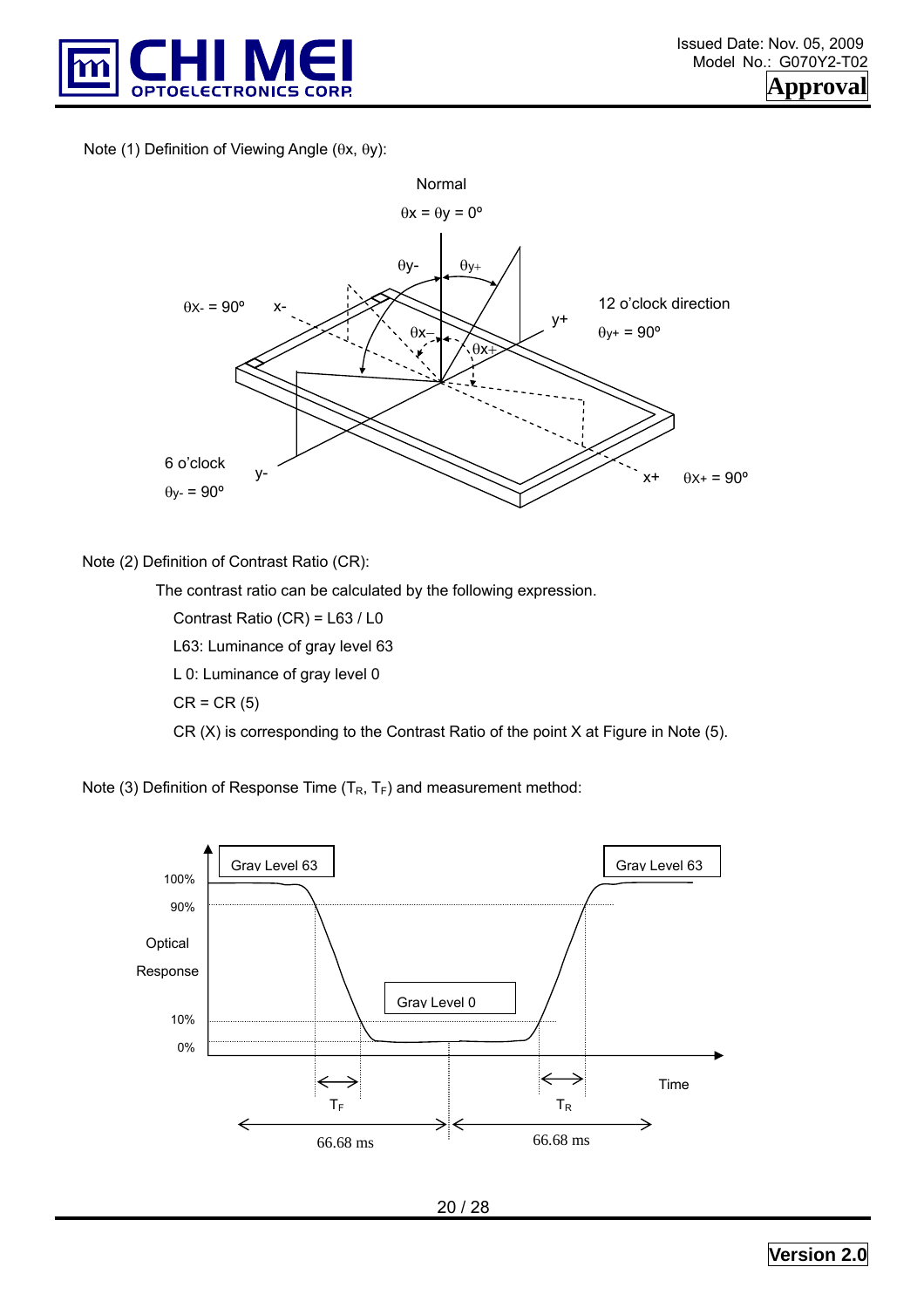![](_page_20_Picture_0.jpeg)

Note (4) Definition of Luminance of White  $(L<sub>C</sub>)$ :

Measure the luminance of gray level 63 at center point

 $L_c = L(5)$ 

L (x) is corresponding to the luminance of the point X at Figure in Note (5).

Note (5) Definition of White Variation (δW):

Measure the luminance of gray level 63 at 5 points

δW = Maximum [L (1), L (2), L (3), L (4), L (5)] / Minimum [L (1), L (2), L (3), L (4), L (5)]

![](_page_20_Figure_9.jpeg)

![](_page_20_Figure_10.jpeg)

#### Note (6) Measurement Setup:

 The LCD module should be stabilized at given temperature for 20 minutes to avoid abrupt temperature change during measuring. In order to stabilize the luminance, the measurement should be executed after lighting Backlight for 20 minutes in a windless room.

![](_page_20_Figure_13.jpeg)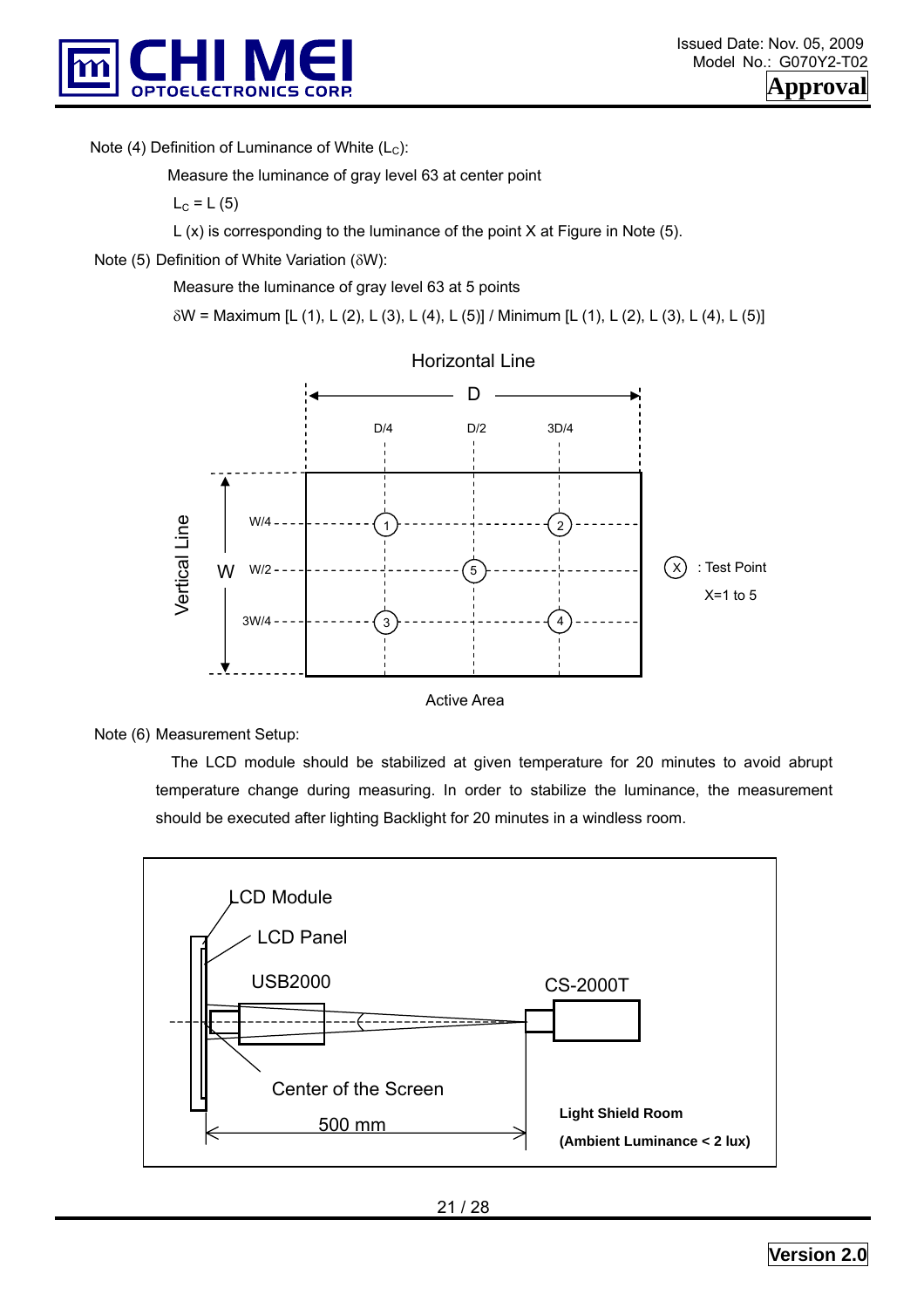![](_page_21_Picture_0.jpeg)

#### 8. RELIABILITY TEST

| No.            | Test Item                                  | <b>Test Condition</b>                        | <b>Note</b> |
|----------------|--------------------------------------------|----------------------------------------------|-------------|
|                | High Temperature Storage                   | 95<br>, 240 hours                            |             |
| $\overline{2}$ | Low Temperature Storage                    | -40<br>. 240 hours                           |             |
| 3              | Thermal Shock Storage                      | {(-40, 0.5 hour) (85, 0.5 hour)}, 100 cycles |             |
| 4              | High Temperature Operating                 | $, 240$ hours<br>85                          | (1)(2)      |
| 5              | Low Temperature Operating                  | -30<br>. 240 hours                           |             |
| 6              | High Temperature & High Humidity Operating | 60<br>, 90% RH, 240hours                     |             |
| 7              | Shock (Non-Operating)                      | 100G, $6ms$ , $+/$ $XYZ$ 3 times             | (3)(5)      |
| 8              | Vibration (Non-Operating)                  | 3G, 10 to 200 Hz, sine wave                  | (4)(5)      |

Note (1) There should be no condensation on the surface of panel during test.

Note (2) The temperature of panel display surface area should be 95 Max.

Note (3) 6ms, half sine wave, 3 times for +/-X, +/-Y, +/-Z.

Note (4) 3 directions: X, Y and Z axes, 60min per each direction; 6 cycles; sweep time = 5 minutes; peak acceleration = 3G; frequency = 10 to 200 Hz; sine wave.

- Note (5) At testing Vibration and Shock, the fixture in holding the module has to be hard and rigid enough so that the module would not be twisted or bent by the fixture.
- Note (6) In the standard conditions, there is no function failure issue occurred. All the cosmetic specification is judged before the reliability test.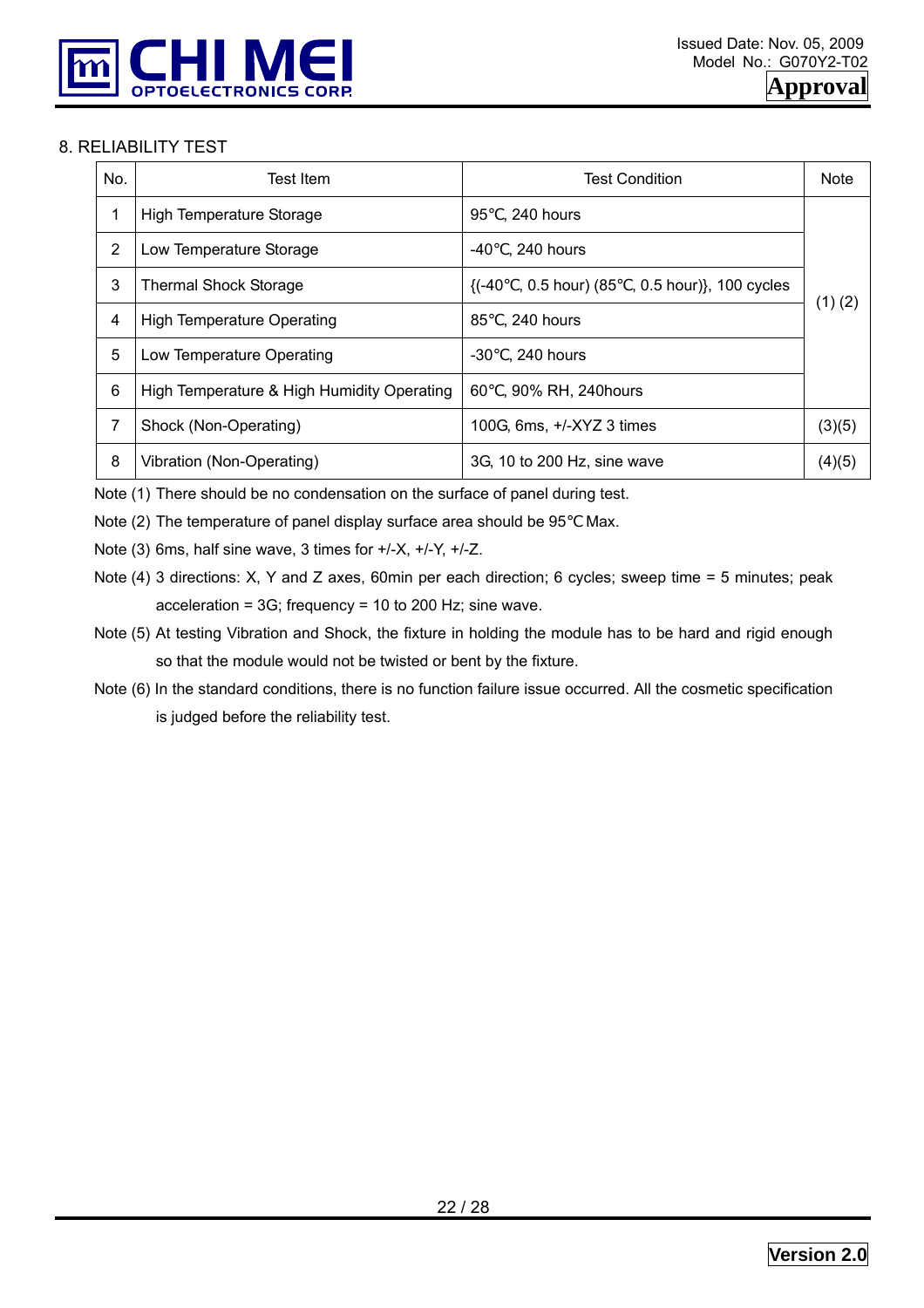![](_page_22_Picture_0.jpeg)

# 9. PACKAGING

![](_page_22_Figure_3.jpeg)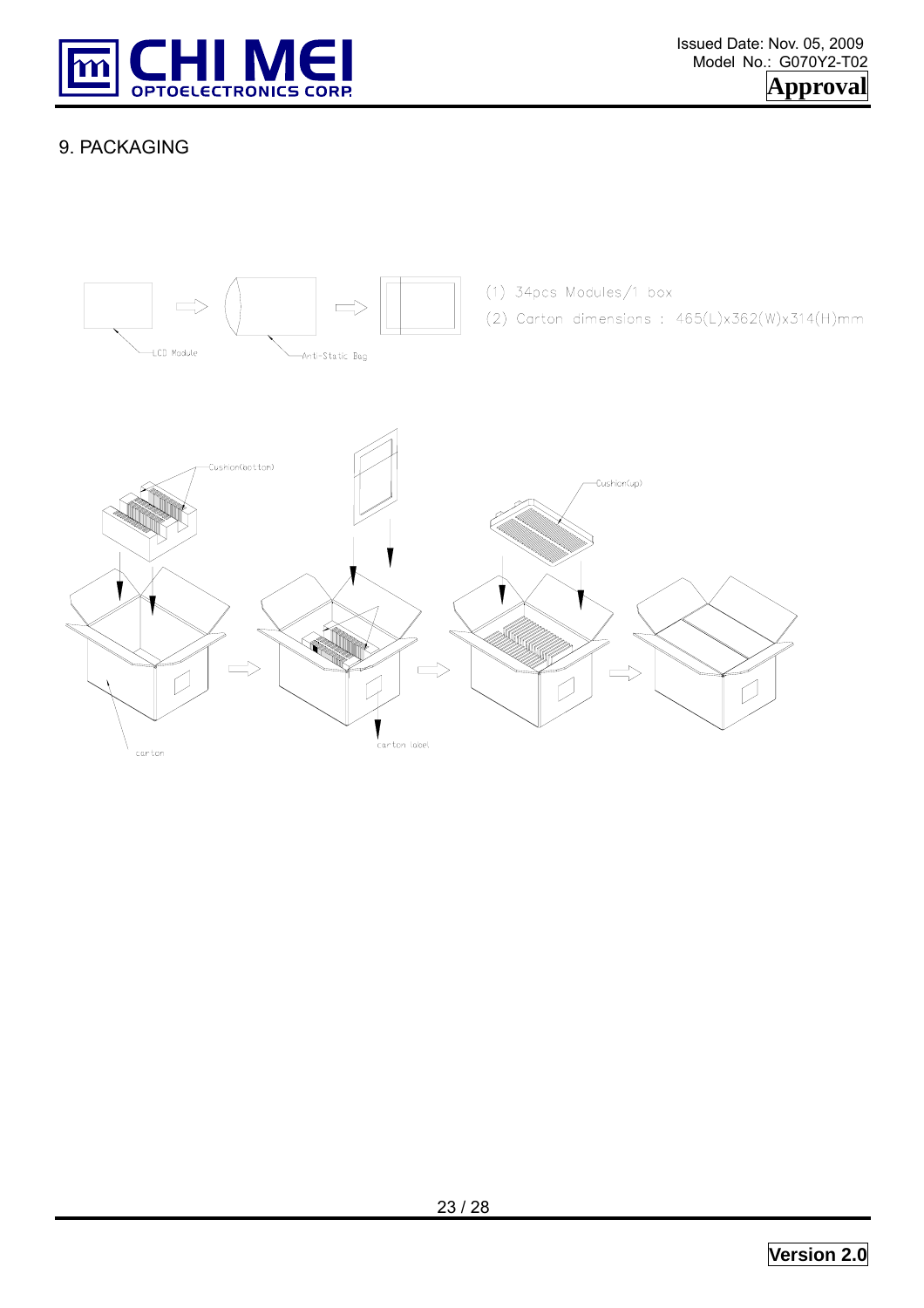![](_page_23_Picture_0.jpeg)

![](_page_23_Figure_2.jpeg)

Sea / Land Transportation (40ft Container) Air Transportation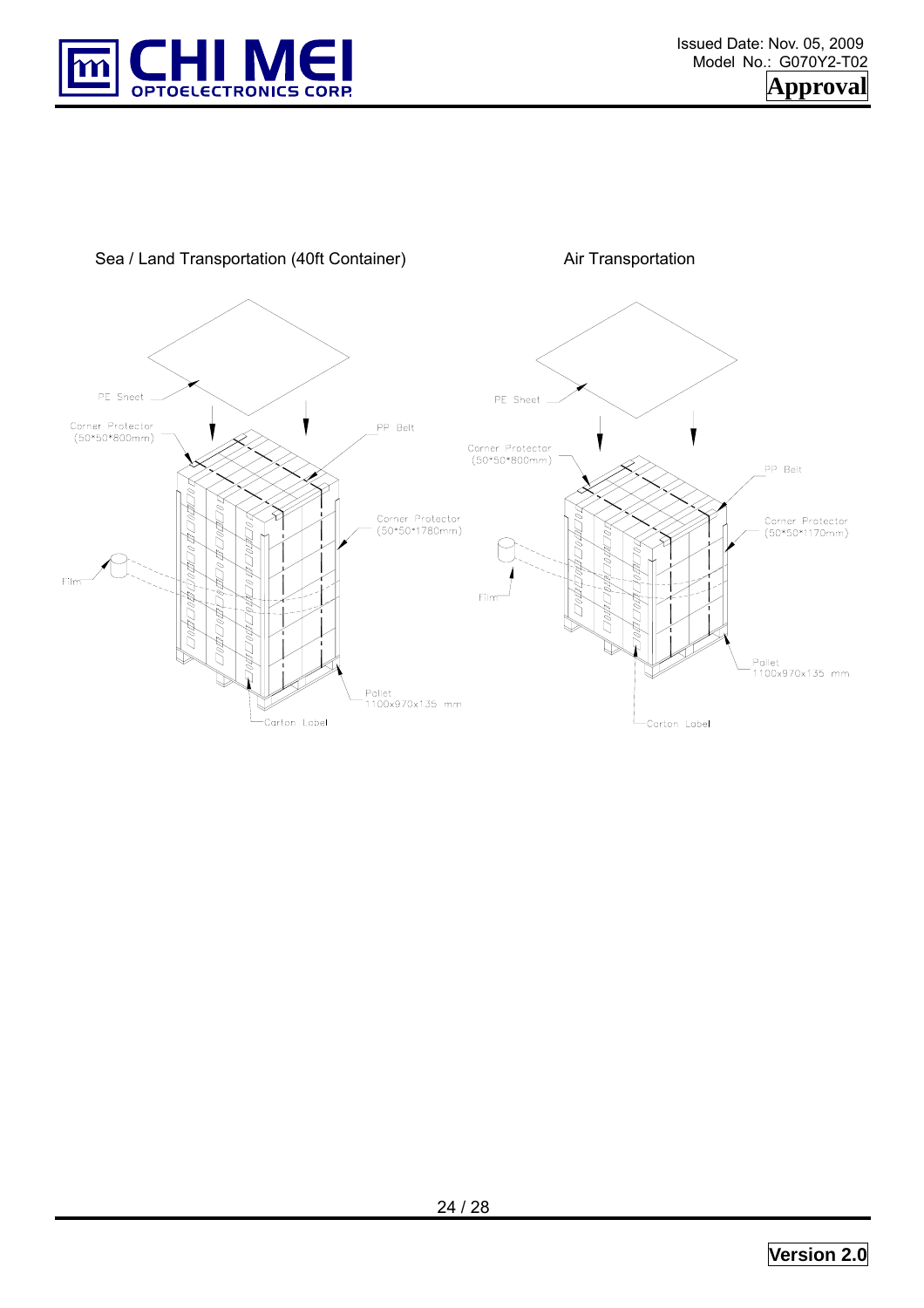![](_page_24_Picture_0.jpeg)

# 10. DEFINITION OF LABELS

## 10.1 CMO MODULE LABEL

The barcode nameplate is pasted on each module as illustration, and its definitions are as following explanation.

![](_page_24_Figure_5.jpeg)

- (a) Model Name: G070Y2 T02
- (b) Revision: Rev. XX, for example: A1, …, C1, C2 …etc.
- (c) Serial ID: X X X X X X X Y M D X N N N N

![](_page_24_Figure_9.jpeg)

Serial ID includes the information as below:

(a) Manufactured Date: Year: 1~9, for 2001~2009

Month: 1~9, A~C, for Jan. ~ Dec.

Day: 1~9, A~Y, for 1<sup>st</sup> to 31<sup>st</sup>, exclude I, O and U

(b) Revision Code: cover all the change Serial No.: Manufacturing sequence of product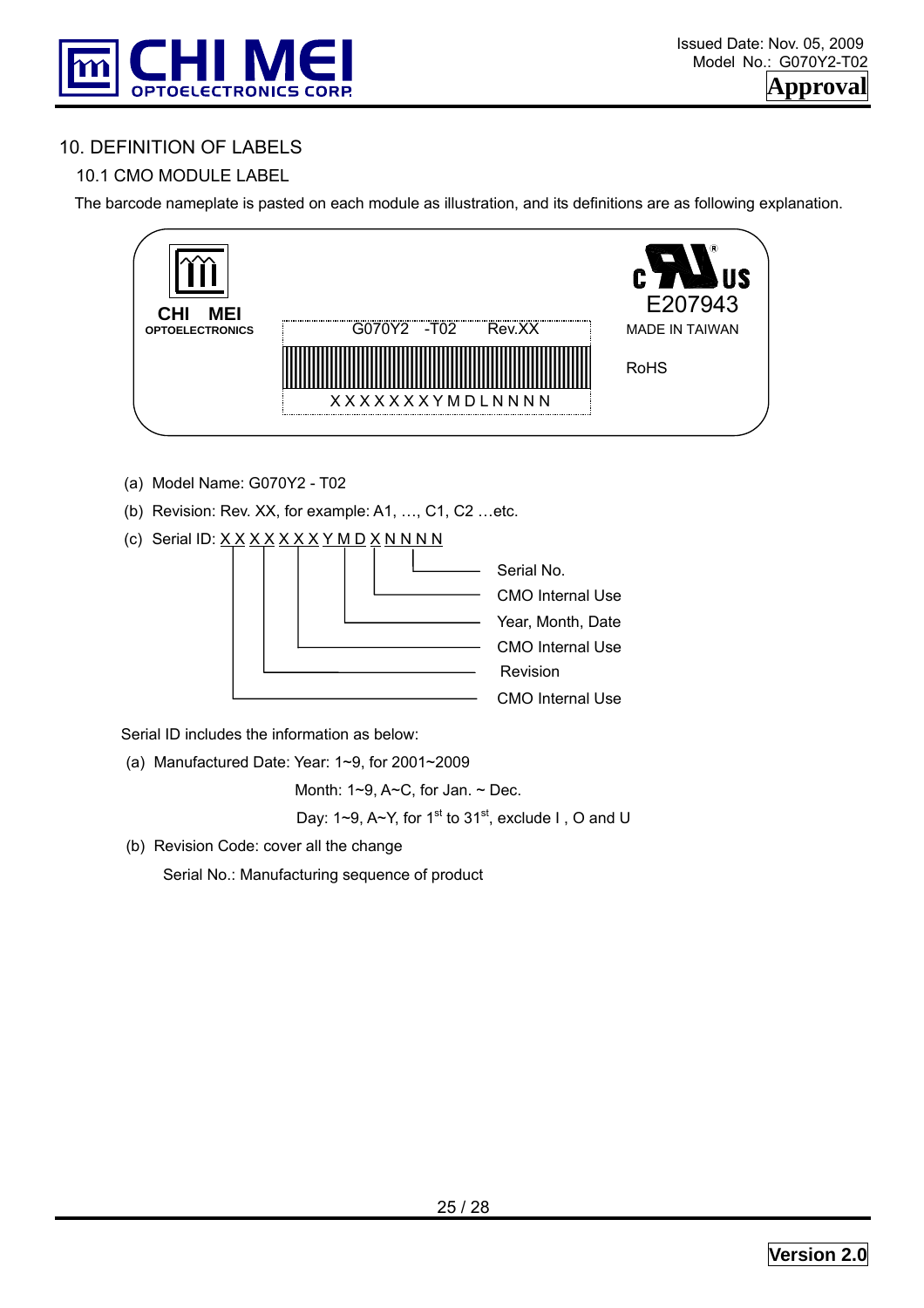![](_page_25_Picture_0.jpeg)

# 11. PRECAUTIONS

#### 11.1 ASSEMBLY AND HANDLING PRECAUTIONS

- (1) Do not apply rough force such as bending or twisting to the module during assembly.
- (2) To assemble or install module into user's system can be only in clean working areas. The dust and oil may cause electrical short or worsen the polarizer.
- (3) It's not permitted to have pressure or impulse on the module because the LCD panel and Backlight will be damaged.
- (4) Always follow the correct power sequence when LCD module is connecting and operating. This can prevent damage to the CMOS LSI chips during latch-up.
- (5) Do not pull the I/F connector in or out while the module is operating.
- (6) Do not disassemble the module.
- (7) Use a soft dry cloth without chemicals for cleaning, because the surface of polarizer is very soft and easily scratched.
- (8) It is dangerous that moisture come into or contacted the LCD module, because moisture may damage LCD module when it is operating.
- (9) High temperature or humidity may reduce the performance of module. Please store LCD module within the specified storage conditions.
- (10) When ambient temperature is lower than 10ºC may reduce the display quality. For example, the response time will become slowly, and the starting voltage of CCFL will be higher than room temperature.
- (11) Do not keep same pattern in a long period of time. It may cause image sticking on LCD

#### 11.2 SAFETY PRECAUTIONS

- (1) Do not disassemble the module or insert anything into the Backlight unit to prevent electrical shock.
- (2) If the liquid crystal material leaks from the panel, it should be kept away from the eyes or mouth. In case of contact with hands, skin or clothes, it has to be washed away thoroughly with soap.
- (3) After the module's end of life, it is not harmful in case of normal operation and storage.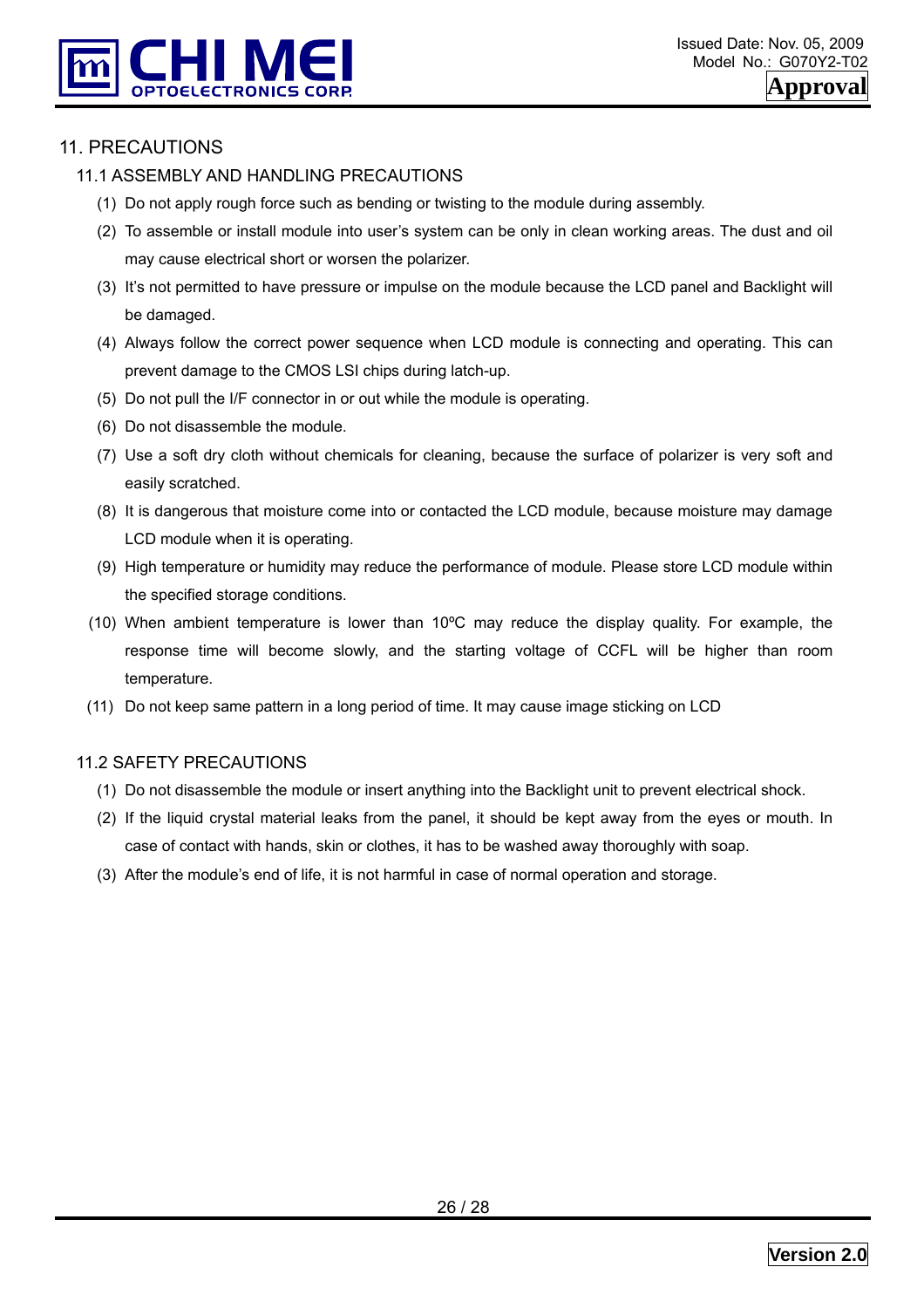![](_page_26_Figure_0.jpeg)